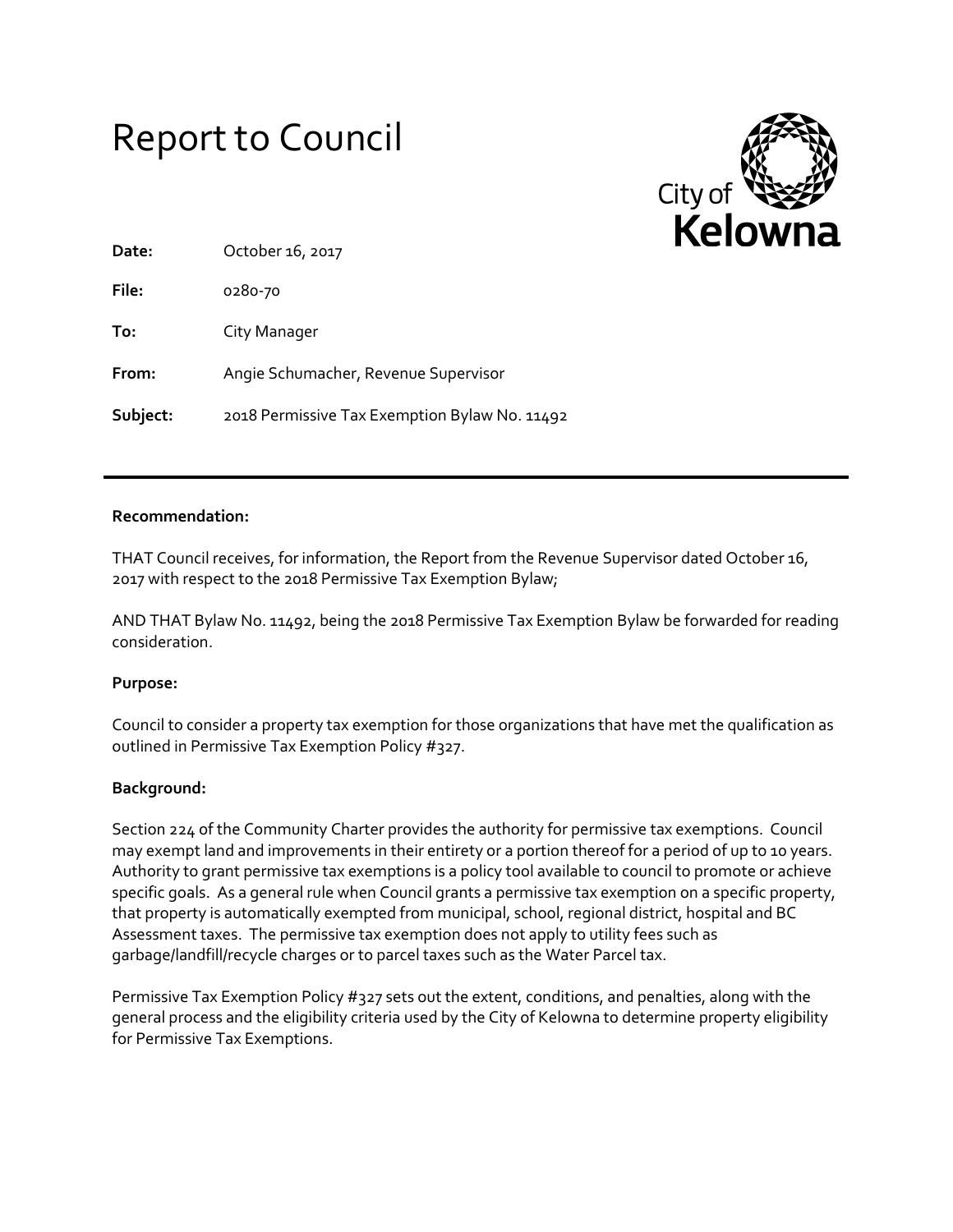There is no obligation on the part of Council to grant a permissive tax exemption in any year. Permissive tax exemptions that are granted in any year reduce the total value of the tax base for that year and thereby increase the burden of taxation to properties that are not exempt.

The process requires the completion of applications on a five year basis for places of worship, private schools and hospitals, with other non-profit organizations reapplying and being reconsidered annually. The year 2018 is the third in this five year cycle for places of worship, private schools and hospitals.

All currently exempt applicants as well as new applicants were reviewed by staff in relation to Council Policy # 327 and the below recommendations represent the changes to the status of each applicant.

# **The following are revisions to Schedules A through I of the 2017 Tax Exemption Bylaw No. 11290**:

# **Schedule A, Public Worship:**

|                | <b>ROLL</b> | <b>LEGAL</b>                              | <b>REGISTERED</b>                    |                                                                                                                                                                                                                                                                  |
|----------------|-------------|-------------------------------------------|--------------------------------------|------------------------------------------------------------------------------------------------------------------------------------------------------------------------------------------------------------------------------------------------------------------|
| NO.            | NO.         | <b>DESCRIPTION</b>                        | <b>OWNER/LESSEE</b>                  | <b>RATIONALE/COMMENTS</b>                                                                                                                                                                                                                                        |
|                |             | Lot A, Sec 22, Twp                        | BC Assoc of Seventh Day              | New roll number after amalgamation of roll 4803156<br>and 4727001. Criteria #5: on previous roll 4727001,<br>75% of improvements and 25% of land taxable as<br>principal use of property not directly related to<br>principal purpose of organization owning the |
| $\mathbf{1}$   | 4803157     | 26, Plan 71145                            | Adventists                           | property. (lease/rental)                                                                                                                                                                                                                                         |
| $\overline{2}$ | 5669001     | Lot A, Plan 51686                         | Okanagan Buddhist Cultural<br>Centre | New Applicant                                                                                                                                                                                                                                                    |
| 3              | 6337001     | Lot $1$ , Sec $27$ , Twp<br>26 Plan 63747 | <b>BC Muslim Association</b>         | New roll number after amalgamation of roll 6339000<br>and 6337000                                                                                                                                                                                                |

ADD the following rolls that were not included in 2017 Permissive Tax Exemption Bylaw 11290:

DELETE the following rolls that were included in 2017 Permissive Tax Exemption Bylaw 11290:

|                | <b>ROLL</b> | <b>LEGAL</b>        | <b>REGISTERED</b>            |                                                     |
|----------------|-------------|---------------------|------------------------------|-----------------------------------------------------|
| NO.            | NO.         | <b>DESCRIPTION</b>  | <b>OWNER/LESSEE</b>          | <b>RATIONALE/COMMENTS</b>                           |
|                |             |                     |                              |                                                     |
|                |             | Lot 2, Twp 26, Plan | Roman Catholic Bishop of     | Change property to fully taxable. Property sold Feb |
| $\mathbf{1}$   | 4360460     | 27837               | Nelson                       | 28/17 to Davara Holdings                            |
|                |             |                     |                              |                                                     |
|                |             |                     | Canadian Baptists of Western | Change property to fully taxable. Property sold Sep |
| $\overline{2}$ | 10738200    | Lot 1, Plan 27982   | Canada                       | 30, 2016 to Summerwood Retirement Resort            |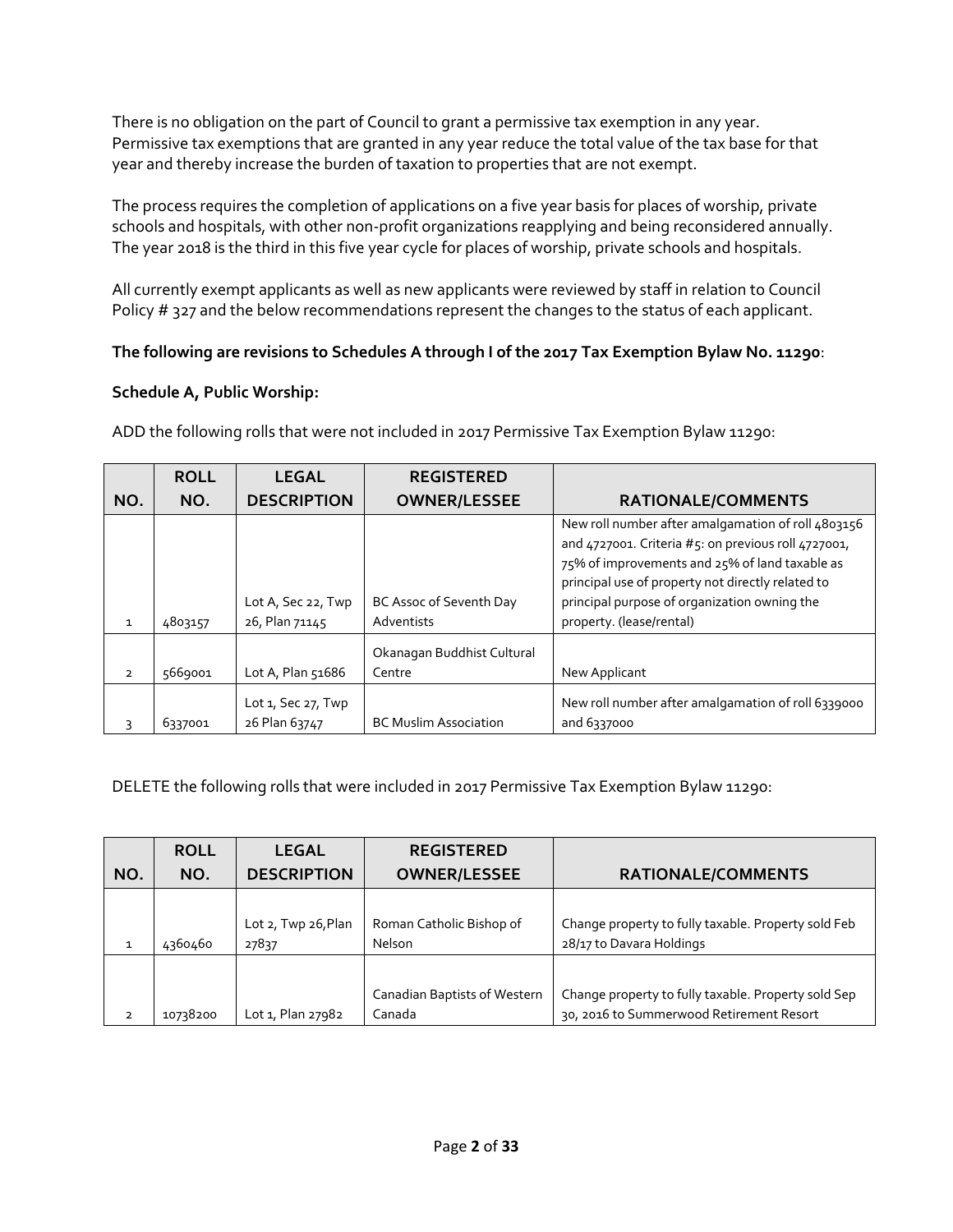# **Schedule B, Private Schools:**

DELETE the following rolls that were included in 2017 Permissive Tax Exemption Bylaw 11290:

| NO.          | <b>ROLL</b><br>NO. | <b>LEGAL</b><br><b>DESCRIPTION</b> | <b>REGISTERED</b><br><b>OWNER/LESSEE</b>                 | <b>RATIONALE/COMMENTS</b>                          |
|--------------|--------------------|------------------------------------|----------------------------------------------------------|----------------------------------------------------|
| $\mathbf{1}$ | 12184557           | Lot 2, Plan 69898,<br>DL 41        | Waldorf School Association<br>of Kelowna/City of Kelowna | No longer leasing property from City of<br>Kelowna |

# **Schedule C, Hospitals:** No Change

# **Schedule D, Special Needs Housing:** No Change

# **Schedule E, Social Services:**

ADD the following rolls that were not included in 2017 Permissive Tax Exemption Bylaw 11290:

|                | <b>ROLL</b> | <b>LEGAL</b>       | <b>REGISTERED</b>          |                           |
|----------------|-------------|--------------------|----------------------------|---------------------------|
| NO.            | NO.         | <b>DESCRIPTION</b> | <b>OWNER/LESSEE</b>        | <b>RATIONALE/COMMENTS</b> |
|                |             |                    |                            |                           |
| $\mathbf{1}$   | 16740       | Lot A, Plan 46222  | Pathways Abilities Society | New Applicant             |
|                |             |                    | Central Okanagan           |                           |
|                |             |                    | Community Foodbank         |                           |
| $\overline{2}$ | 70175       | Lot A, Plan 28500  | Society                    | New Applicant             |
|                |             |                    |                            |                           |
|                |             | Lot A, FL 139, LD  | Kelowna Community          |                           |
| 3              | 79078       | 41, Plan KAP58056  | Resources                  | New Applicant             |

# **Schedule F, Public Park or Recreation Ground, Public Athletic or Recreational:** No Change

**Schedule G, Cultural Organizations:** No Change

**Schedule H, Other Non-Profit Societies:** No Change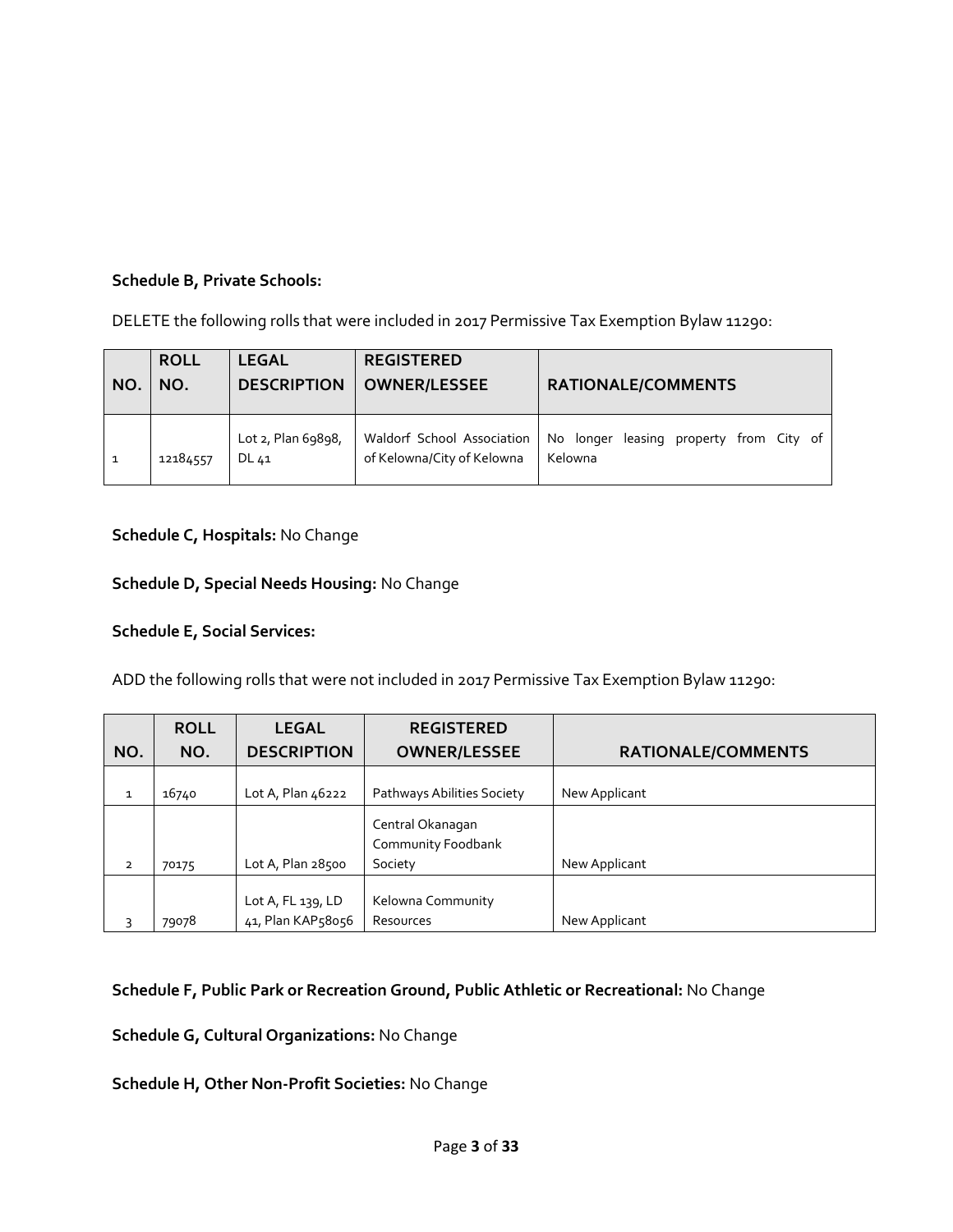**Schedule I, Partnering, Heritage or Other Special Exemption Authority:** No Change

| NO.            | <b>ROLL</b><br>NO. | <b>LEGAL</b><br><b>DESCRIPTION</b>           | <b>REGISTERED</b><br><b>OWNER/LESSEE</b>                                   | <b>RATIONALE/COMMENTS</b>                                                                                                                                                                                                     |
|----------------|--------------------|----------------------------------------------|----------------------------------------------------------------------------|-------------------------------------------------------------------------------------------------------------------------------------------------------------------------------------------------------------------------------|
|                |                    |                                              |                                                                            |                                                                                                                                                                                                                               |
| $\mathbf{1}$   | 4830               | Lot $E\frac{1}{2}L_1$ 15 Plan<br>462, Blk 10 | Kelowna<br>Community<br>Resources & Crisis Centre<br>Society               | not being fully<br>utilized in the<br><b>Building</b><br>operations of the organization. Criteria #5: The<br>principal use of property is not directly related<br>to principal purpose of organization owning the<br>property |
| $\overline{2}$ | 74405              | Lot 2, Plan<br>KAP32713, DL 139              | Leon Peak ULC (owner) /<br><b>Mission</b><br>Kelowna<br>Gospel<br>(lessee) | The property is not owned by the non-profit<br>organization. Criteria #5: The principal use of<br>property is not directly related to principal<br>purpose of organization owning the property                                |

*There are two tax exemption request that are not being recommended for exemption:*

All currently exempt applicants as well as new applicants were reviewed by staff in relation to Council Policy # 327 and the above recommendations represent the changes to the status of each applicant.

The following have been included as attachments:

Appendix A, 2018 Tax Exemptions Summary – Municipal Tax Impact related to General Exemption and Permissive Exemption

Appendix B, 2018 Tax Exemptions Summary – Municipal Tax Impact related to Permissive Exemption only

Appendix C, Tax Exemption Bylaw – Schedules Background

Appendix D, Proposed Bylaw # 11492 to be presented for first 3 readings on Monday, October 16, 2017

The foregoing changes for 2018 property tax exemption are placed before Council for consideration.

# **Internal Circulation:**

Sandra Kochan, Cultural Services Manager Jim Gabriel, Director, Active Living & Culture

# **Legal/Statutory Authority:**

Council may, by bylaw in accordance with sections 220, 224 and 225 of the Community Charter exempt land or improvements, or both, from taxation to the extent, for the period and subject to the conditions provided in the bylaw.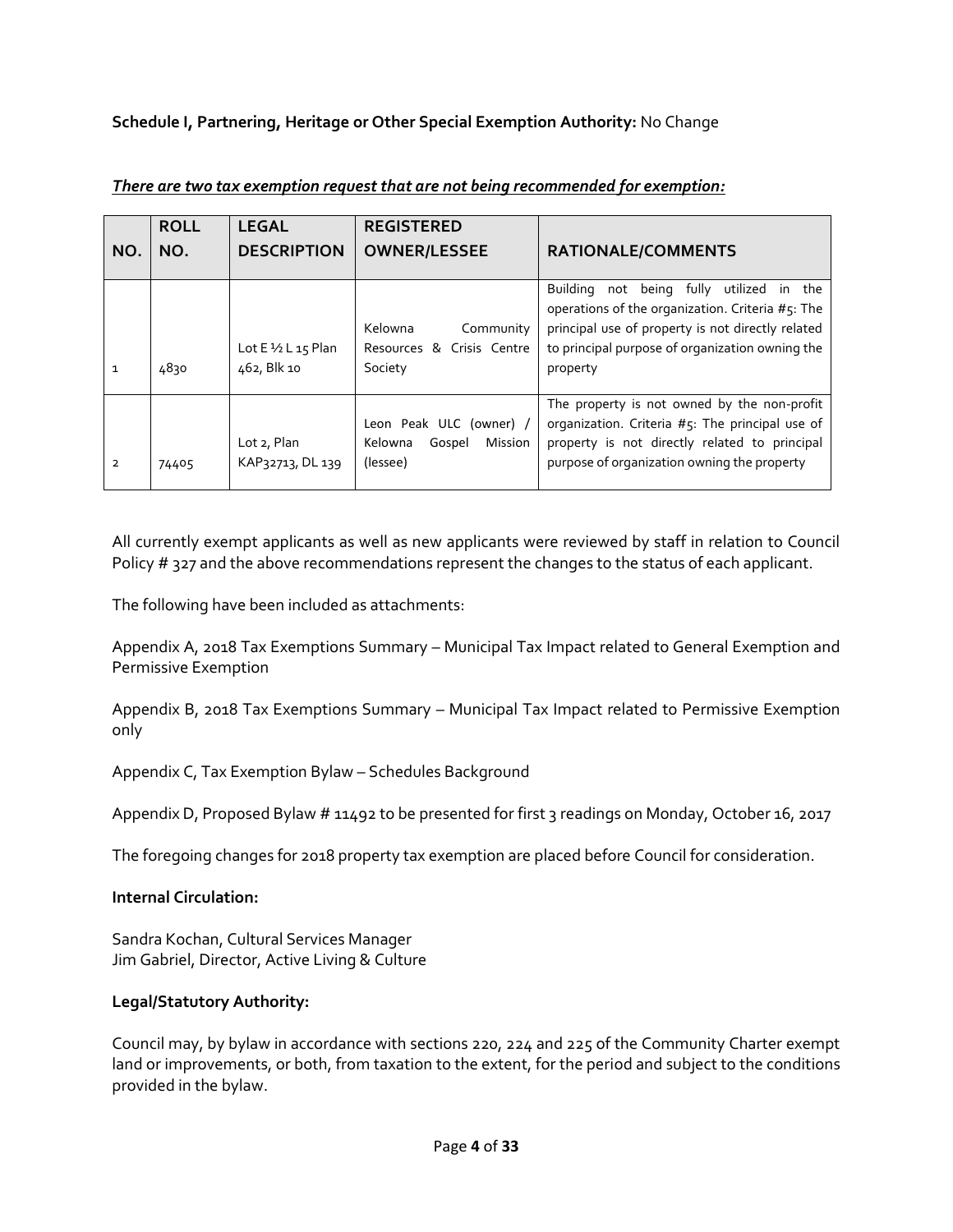### **Legal/Statutory Procedural Requirements:**

Under section 227 of the Community Charter Council must give notice of a proposed bylaw in accordance with section 94 [public notice must be once a week for 2 consecutive weeks prior], identifying the property that would be subject to the bylaw, describe the proposed exemption, state the number of years that the exemption may be provided and provide an estimate of the amount of taxes that would be imposed on the property if it were not exempt, for the year in which the proposed bylaw is to take effect and the following 2 years.

Under Division 7 – Permissive Exemptions of the Community Charter a bylaw may only be adopted by an affirmative vote of the majority of Council, and does not apply to taxation in a calendar year unless it comes into force on or before October 31 in the preceding year.

# **Existing Policy:**

Permissive Tax Exemption Policy 327

#### **Financial/Budgetary Considerations:**

Tax exemptions are not financed through a budgetary line item in the same way as municipal spending, nor do they affect the amount that has to be raised through property taxes. Nevertheless, tax exemptions do impose a cost on taxpayers who are not exempt. Tax exemptions reduce the total value of the tax base (i.e. the taxable value of property). Therefore, tax exemptions transfer the burden of taxation from properties that are exempt to properties that are taxable. An increase in the value of tax exemptions increases the taxes paid by properties that are not tax exempt. Refer to Appendix A, 2018 Tax Exemptions Summary – General Exemption and Permissive Exemption - Municipal Tax Impact and Appendix B, 2018 Tax Exemptions Summary – Permissive Exemption – Municipal Tax Impact.

#### **Considerations not applicable to this report:**

**Personnel Implications: External Agency/Public Comments: Communications Comments: Alternate Recommendation:**

Submitted by:

Angie Schumacher, CPA, CGA Revenue Supervisor

**Approved for inclusion:** Genelle Davidson, CPA, CMA, Director, Financial Services)

cc: BC Assessment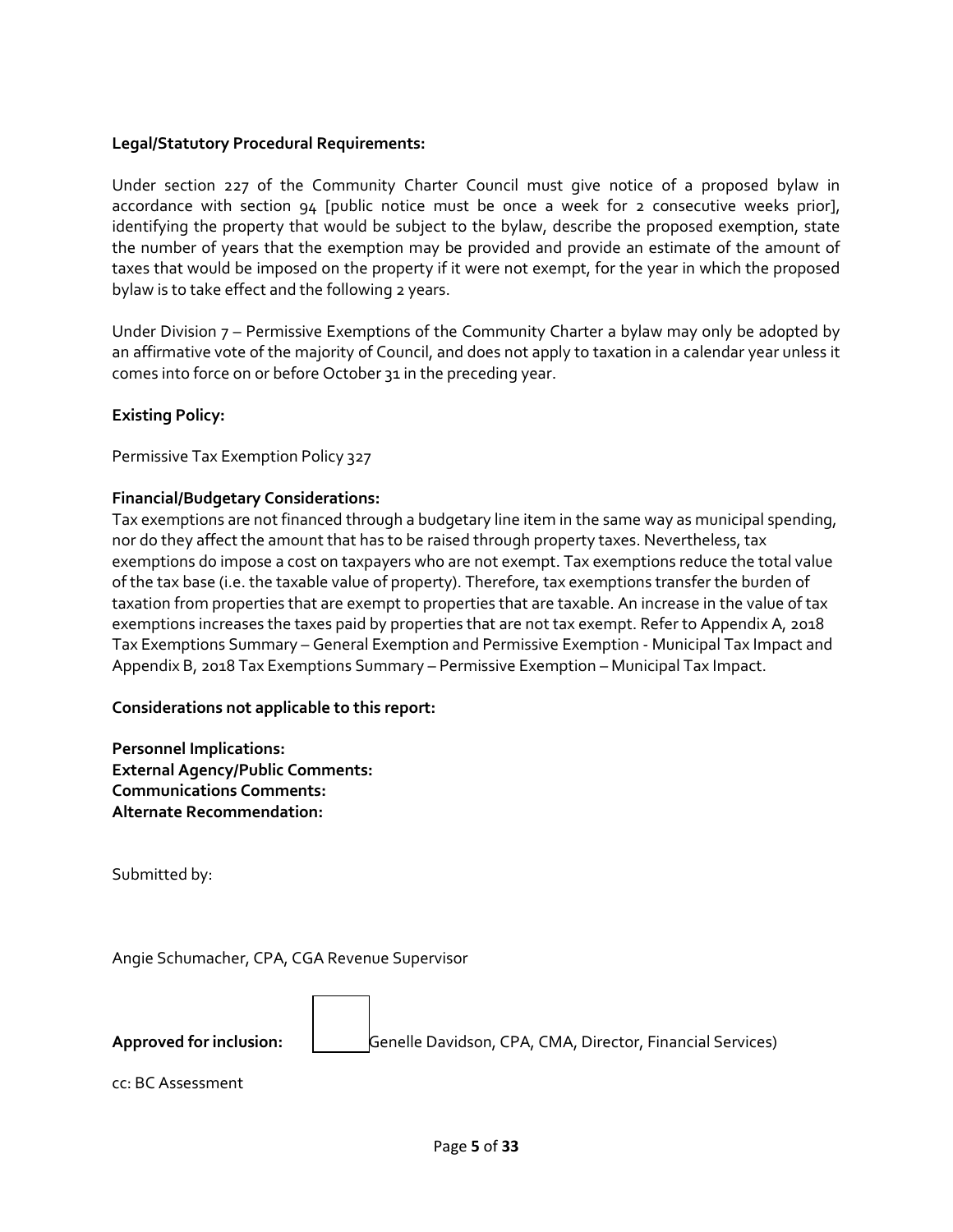# **Appendix A, 2018 Tax Exemptions Summary – Municipal Tax Impact related to General Exemption and Permissive Exemption:**

| <b>Schedule</b>                                                       | Class 01:<br><b>Residential</b> | Class 06:<br><b>Business*</b> | Class 08:<br><b>Recreation</b> /<br><b>Non-Profit</b> | <b>Total</b> |  |
|-----------------------------------------------------------------------|---------------------------------|-------------------------------|-------------------------------------------------------|--------------|--|
|                                                                       |                                 |                               |                                                       |              |  |
| <b>A</b> - Places of Worship                                          |                                 |                               |                                                       |              |  |
| <b>Assessed Values</b>                                                | 195,250                         | 10,584,100                    | 133,634,350                                           | 144,413,700  |  |
| <b>Municipal Taxes</b>                                                | \$703                           | \$87,485                      | \$480,942                                             | \$569,130    |  |
| <b>B</b> - Private Schools                                            |                                 |                               |                                                       |              |  |
| <b>Assessed Values</b>                                                | $\theta$                        | 55,905,500                    | 10,502,550                                            | 66,408,050   |  |
| <b>Municipal Taxes</b>                                                | \$0                             | \$462,095                     | \$37,800                                              | \$499,894    |  |
| <b>C</b> - Hospitals                                                  |                                 |                               |                                                       |              |  |
| <b>Assessed Values</b>                                                | $\mathbf{0}$                    | 5,650,300                     | $\boldsymbol{0}$                                      | 5,650,300    |  |
| <b>Municipal Taxes</b>                                                | \$0                             | \$46,703                      | \$0                                                   | \$46,703     |  |
| <b>D</b> - Special Needs Housing                                      |                                 |                               |                                                       |              |  |
| <b>Assessed Values</b>                                                | 15,320,000                      | 843,700                       | $\mathbf{0}$                                          | 16,163,700   |  |
| <b>Municipal Taxes</b>                                                | \$55,134                        | \$6,974                       | \$0                                                   | \$62,107     |  |
| <b>E</b> - Social Services                                            |                                 |                               |                                                       |              |  |
| <b>Assessed Values</b>                                                | 2,974,000                       | 29,032,500                    | 701,200                                               | 32,707,700   |  |
| <b>Municipal Taxes</b>                                                | \$10,703                        | \$239,973                     | \$2,524                                               | \$253,199    |  |
| F - Public Park or Recreation Ground, Public Athletic or Recreational |                                 |                               |                                                       |              |  |
| <b>Assessed Values</b>                                                | 19,445,700                      | 9,931,000                     | 81,071,700                                            | 110,448,400  |  |
| <b>Municipal Taxes</b>                                                | \$69,984                        | \$82,087                      | \$291,773                                             | \$443,844    |  |
| <b>G</b> - Cultural                                                   |                                 |                               |                                                       |              |  |
| <b>Assessed Values</b>                                                | 28,200                          | 43,116,700                    | 2,651,200                                             | 45,796,100   |  |
| <b>Municipal Taxes</b>                                                | \$101                           | \$356,388                     | \$9,541                                               | \$366,030    |  |
| H - Other                                                             |                                 |                               |                                                       |              |  |
| <b>Assessed Values</b>                                                | 1,044,700                       | 4,761,000                     | 1,272,200                                             | 7,077,900    |  |
| <b>Municipal Taxes</b>                                                | \$3,760                         | \$39,353                      | \$4,580                                               | \$47,693     |  |
| <b>Grand Total</b>                                                    |                                 |                               |                                                       |              |  |
| <b>Assessed Values</b>                                                | 39,007,850                      | 159,824,800                   | 229,833,200                                           | 428,665,850  |  |
| <b>Municipal Taxes</b>                                                | \$140,385                       | \$1,321,058                   | \$827,160                                             | \$2,288,603  |  |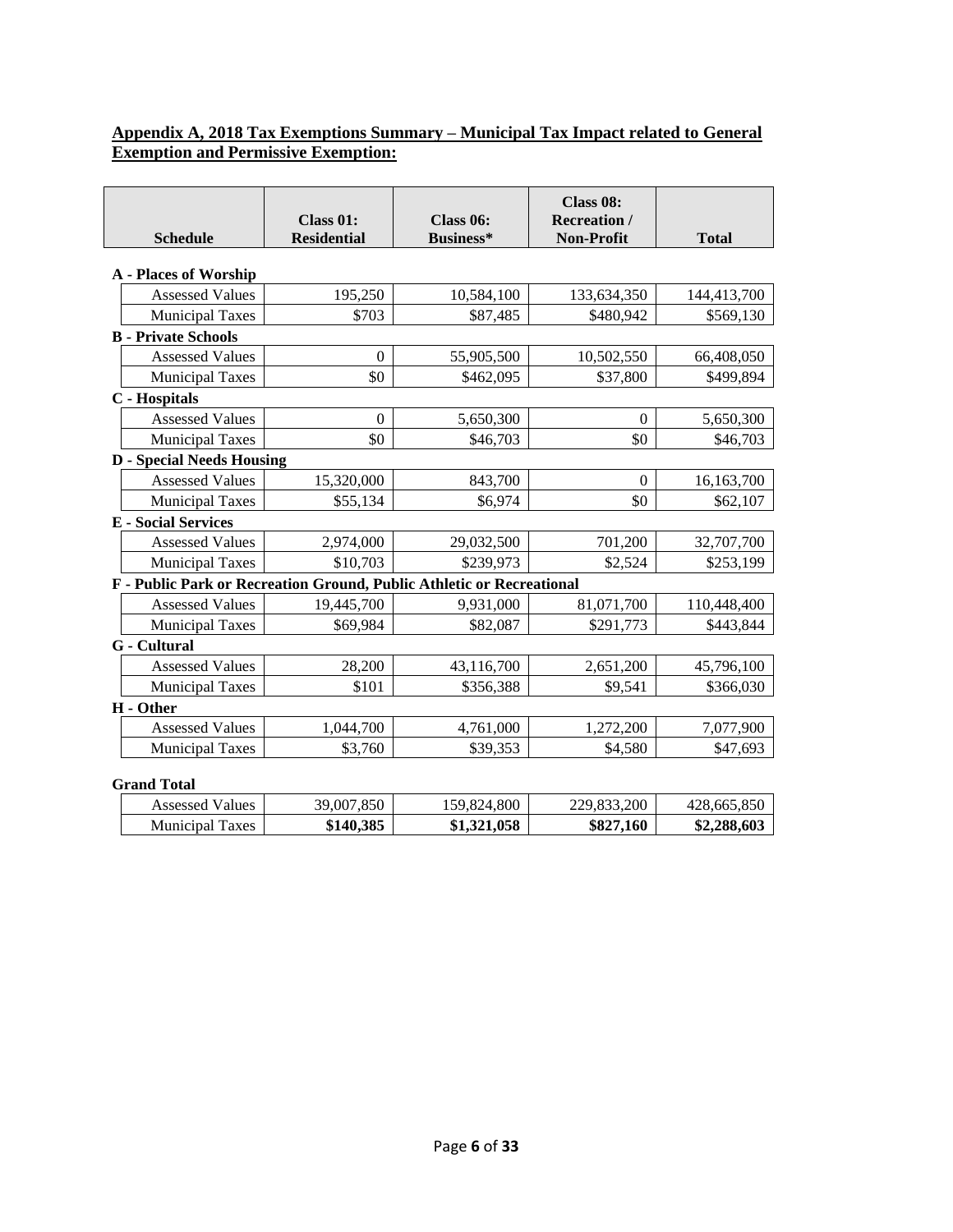# **Appendix B, 2018 Tax Exemptions Summary – Municipal Tax Impact related to Permissive Exemption only:**

|                                                                       | Class 01:          | Class 06:   | Class 08:<br><b>Recreation</b> / |              |
|-----------------------------------------------------------------------|--------------------|-------------|----------------------------------|--------------|
| <b>Schedule</b>                                                       | <b>Residential</b> | Business*   | Non-Profit                       | <b>Total</b> |
| <b>A</b> - Places of Worship                                          |                    |             |                                  |              |
| <b>Assessed Values</b>                                                | 195,250            | 2,868,100   | 73,195,600                       | 76,258,950   |
| <b>Municipal Taxes</b>                                                | \$703              | \$23,707    | \$263,425                        | \$287,835    |
| <b>B</b> - Private Schools                                            |                    |             |                                  |              |
| <b>Assessed Values</b>                                                | $\theta$           | 20,530,000  | 3,411,000                        | 23,941,000   |
| <b>Municipal Taxes</b>                                                | \$0                | \$169,694   | \$12,276                         | \$181,970    |
| C - Hospitals                                                         |                    |             |                                  |              |
| <b>Assessed Values</b>                                                | $\mathbf{0}$       | 2,075,000   | $\mathbf{0}$                     | 2,075,000    |
| <b>Municipal Taxes</b>                                                | \$0                | \$17,151    | \$0                              | \$17,151     |
| <b>D</b> - Special Needs Housing                                      |                    |             |                                  |              |
| <b>Assessed Values</b>                                                | 15,320,000         | 821,600     | $\mathbf{0}$                     | 16,141,600   |
| <b>Municipal Taxes</b>                                                | \$55,134           | \$6,791     | \$0                              | \$61,925     |
| <b>E</b> - Social Services                                            |                    |             |                                  |              |
| <b>Assessed Values</b>                                                | 2,974,000          | 28,812,500  | 701,200                          | 32,487,700   |
| <b>Municipal Taxes</b>                                                | \$10,703           | \$238,156   | \$2,524                          | \$251,383    |
| F - Public Park or Recreation Ground, Public Athletic or Recreational |                    |             |                                  |              |
| <b>Assessed Values</b>                                                | 19,445,700         | 9,821,000   | 81,071,700                       | 110,338,400  |
| <b>Municipal Taxes</b>                                                | \$69,984           | \$81,177    | \$291,776                        | \$442,937    |
| <b>G</b> - Cultural                                                   |                    |             |                                  |              |
| <b>Assessed Values</b>                                                | 28,200             | 42,986,700  | 2,651,200                        | 45,666,100   |
| <b>Municipal Taxes</b>                                                | \$101              | \$355,313   | \$9,541                          | \$364,955    |
| H - Other                                                             |                    |             |                                  |              |
| <b>Assessed Values</b>                                                | 1,044,700          | 4,701,000   | 1,272,200                        | 7,017,900    |
| <b>Municipal Taxes</b>                                                | \$3,760            | \$38,857    | \$4,579                          | \$47,196     |
| <b>Grand Total</b>                                                    |                    |             |                                  |              |
| <b>Assessed Values</b>                                                | 39,007,850         | 112,615,900 | 162,302,900                      | 313,926,650  |
| <b>Municipal Taxes</b>                                                | \$140,385          | \$930,846   | \$584,121.00                     | \$1,655,352  |

 $^1$  Schedules A, B & C include the land assessed values of the buildings footprint which is a general exemption.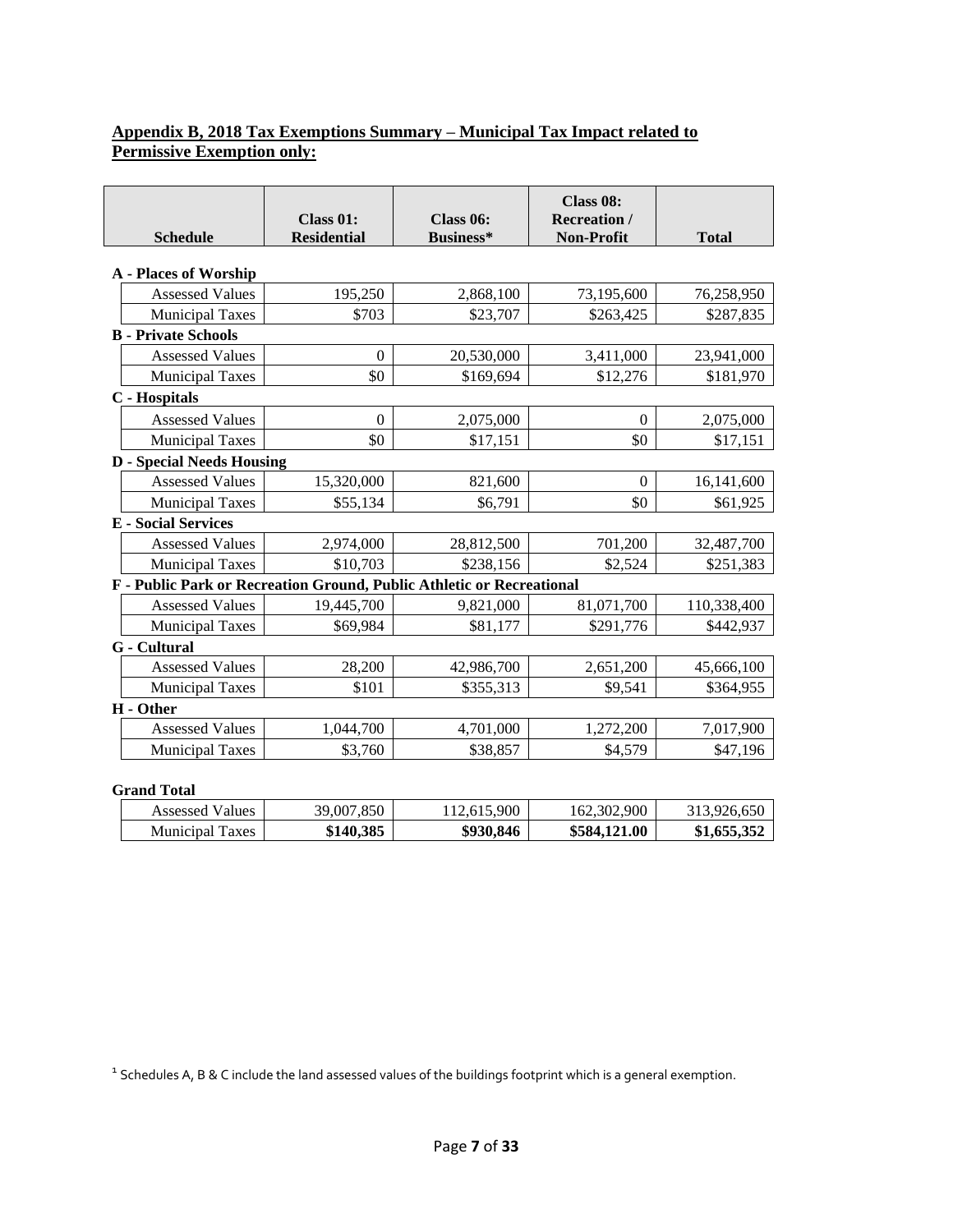#### **Appendix C, Tax Exemption Bylaw – Schedules Background:**

#### *SCHEDULE A*

#### Public Worship:

Place of worship are given a general exemption from taxation for the church building and the land on which the building stands under C.C. Section 220 (1) (h). While this part of the exemption does not require a bylaw, any other buildings (church hall) or lands (parking, etc.) to be exempted are at the discretion of Council through a permissive exemption. The exemption would not include living quarters (manse or other) for the staff.

If a statutory exemption occurs for a building set apart for public worship as well as the land on which the building stands the title to the land

- must be registered in the name of religious organization using the building
- or trustees for the use of that organization
- or religious organization granting a lease of the building and land to be used solely for public worship

A permissive tax exemption may be provided for the land surrounding the exempt building that Council considers necessary. (Section 224 (2) (f) of the Community Charter)

A permissive tax exemption may be provided for land and improvements used or occupied by a religious organization, as a tenant or licensee, for the purpose of public worship. (Section 224 (2) (g)) (The lessee under the lease must be required to pay property taxes directly to the City of Kelowna.)

#### *SCHEDULE B*

#### Private Schools:

#### Statutory Exemption

A building and the land on which the building stands if owned by an incorporated institution of learning that is regularly giving children instruction accepted as equivalent to that given in a public school, is exempt from taxation (Section 220(1)(l))

A permissive tax exemption may be provided for the land surrounding the exempt building. (Section 224(2)(h))

#### *SCHEDULE C*

#### Hospitals:

#### **Statutory Exemption**

A building set apart and used solely as a hospital under the Hospital Act, except a private hospital under that Act, together with the land on which the building stands is exempt from taxation. (Section 220 (1)(j))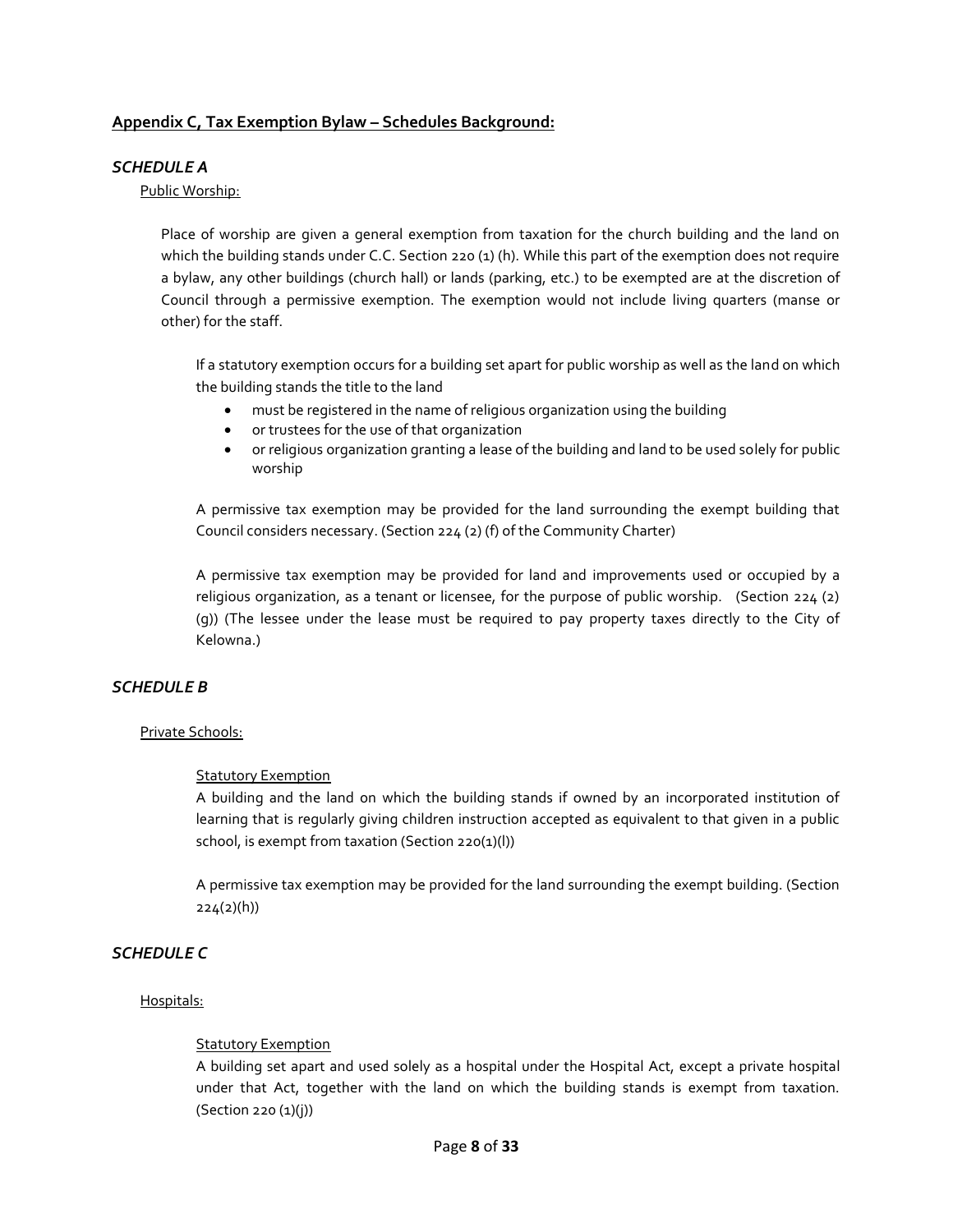- A permissive tax exemption may be provided for the land surrounding the exempt building. (Section 224(2)(h))
- A permissive tax exemption may be provided for land or improvements owned or held by a person or organization and operated as a private hospital licensee under the Hospital Act, or an institution licensed under the Community Care Facility Act. (Section 224(2)(j))

#### *SCHEDULE D*

#### Special Need Housing:

- a. A permissive tax exemption may be provided for land and improvements that are owned or held by a registered charity or non profit, and Council considers are used for a purpose that is directly related to the purposes of the corporation. (Section 224(2)(a)) Special needs housing to members of the community such as:
	- $\triangleright$  short term emergency or protection housing
	- $\triangleright$  halfway houses, group homes, or supportive housing for people with special needs

#### *SCHEDULE E*

#### Social Services:

A permissive tax exemption may be provided for land and improvements that are owned or held by a registered charity or non profit, and Council considers are used for a purpose that is directly related to the purposes of the corporation. (Section 224(2)(a)) Social services to members of community such as:

- $\triangleright$  Food banks, drop in centre for people with special needs, seniors or youth.
- $\triangleright$  Support services and programs for people with special needs, who are in some way disadvantaged and need assistance in maximizing their quality of life. (i.e. counselling for substance abuse, employment re- entry programs)

# *SCHEDULE F*

#### Public Park or Recreation Ground, Public Athletic or Recreational

A permissive tax exemption may be provided for land or improvements owned or held by a person or athletic or service club or association and used as a **public** park or recreational ground or for **public**  athletic or recreational purposes**.** (Section 224(2)(i))

- $\triangleright$  Facilities must be available to the public, exclusive membership clubs or associations not eligible for exemption.
- Council may impose covenant restricting use of property or require agreement committing organization to offer the field/facility to certain groups free of charge or at reduced rates.

A permissive exemption may be provided when land and improvements are owned by public authority or local authority, and used by a non-profit organization for the purpose of public park or recreation ground or athletic or recreational purposes, which would have been exempt if land and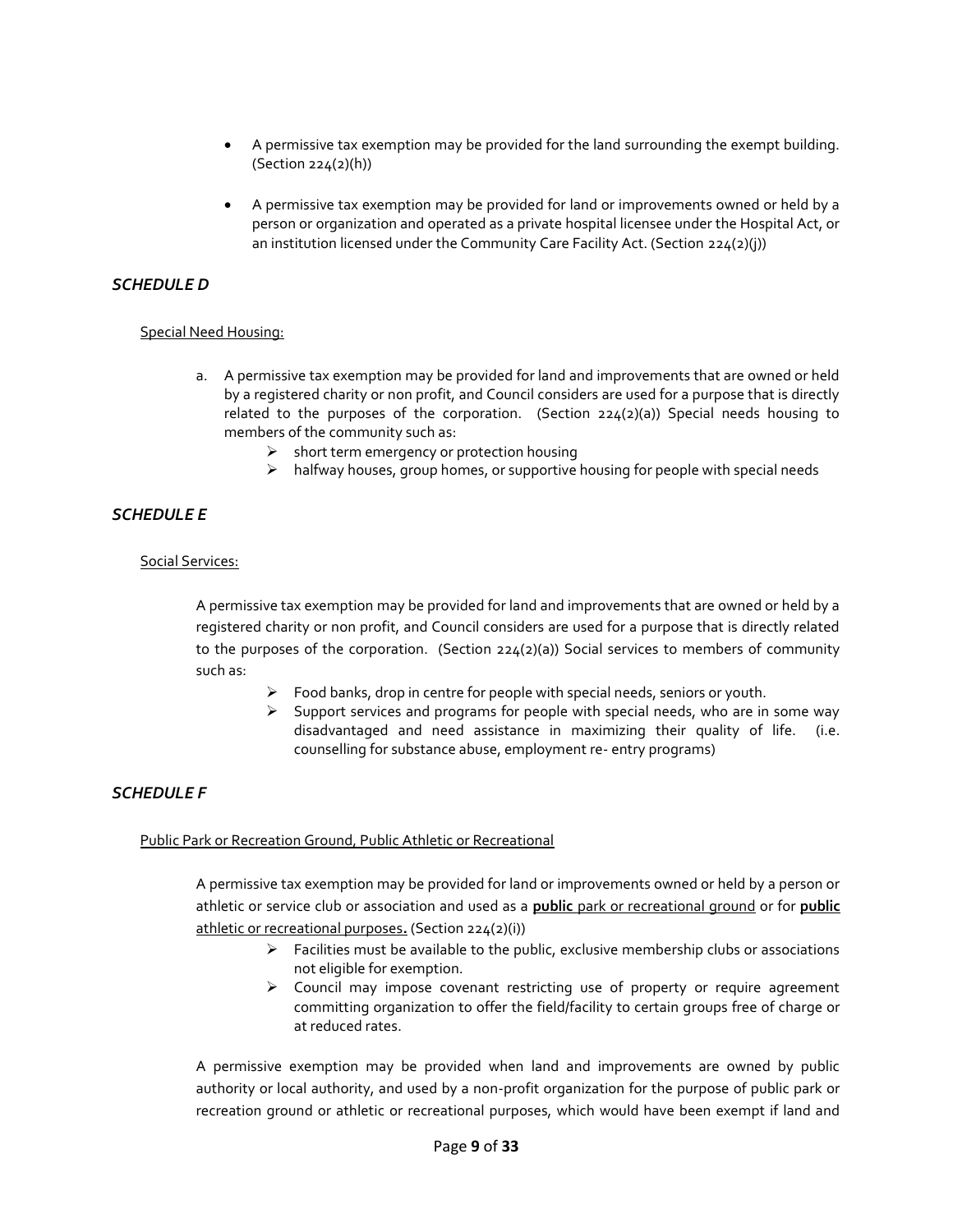improvements were owned by that organization. (Section  $224(2)(d)$  (The lessee under the lease must be required to pay the property taxes directly to the City of Kelowna, or have a partnership agreement with the City of Kelowna.)

#### *SCHEDULE G*

#### Cultural Organizations

A permissive exemption may be provided for land and improvements that are owned or held by a non profit that provides cultural education and recreation. (Section 224(2) (a)). The Facility must be available for members of the public.

#### *SCHEDULE H*

#### Other Non- Profit Societies

A permissive tax exemption may be provided for land and improvements that are owned or held by a registered charity or nonprofit society that Council deems beneficial to the community, such as museums, animal shelters, property to preserve wildlife and environmental areas. (Section 225(2)(a).

A permissive tax exemption may be provided for land or improvements, for which a grant has been made, after March 31, 1974, under the Housing Construction (Elderly Citizens) Act before its repeal. (Section 224 (2) (k))

#### *SCHEDULE I*

#### Partnering, Heritage Property and Revitalization

The following property is eligible for a tax exemption under this section:

(a) eligible partnering property, being property that

(i) is owned by a person or public authority providing a municipal service under a partnering agreement, and

(ii) the Council considers will be used in relation to the service being provided under the partnering agreement;

(b) eligible heritage property, being property that is

(i) protected heritage property,

(ii) subject to a heritage revitalization agreement under section 966 of the *Local Government Act*,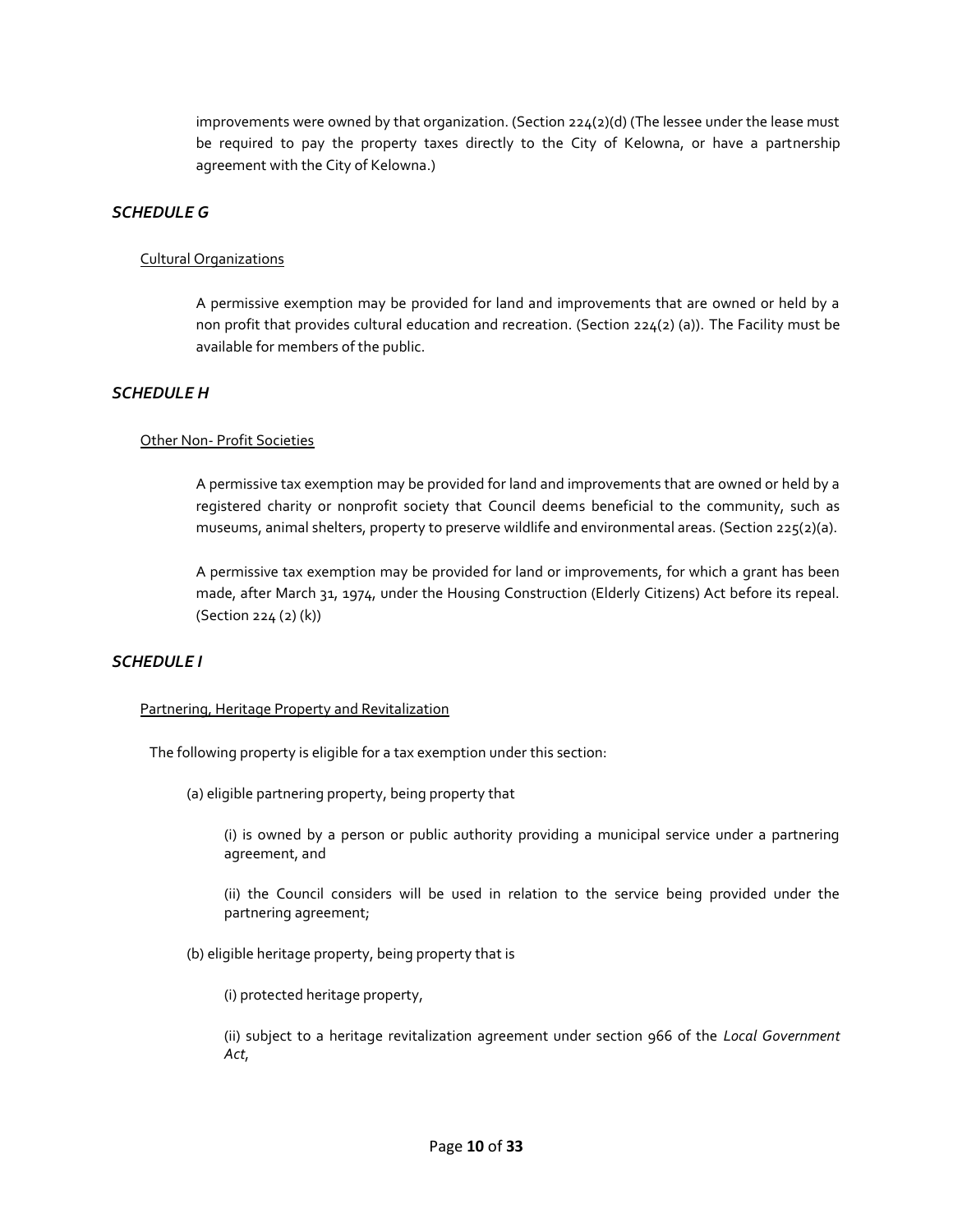(iii) subject to a covenant under section 219 of the *Land Title Act* that relates to the conservation of heritage property, or

(iv) if property referred to in subparagraphs (i) to (iii) is a building or other improvement so affixed to the land as to constitute real property, an area of land surrounding that improvement;

# *SCHEDULE J*

#### Assessment and Taxation Impact

Includes land and improvements associated with the following:

1. Total projected municipal taxation impact for each of Schedule A, B, C, D, E, F, G, H, I by assessment class for the year's 2018, 2019 and 2020.

2. The projected taxation impact for 2018, 2019, 2020 have been calculated by increasing the 2017 actual municipal taxation rate by 3.59%, 2.97%, and 2.52% respectively as this relates to the 2017 five year financial plan approved by Council.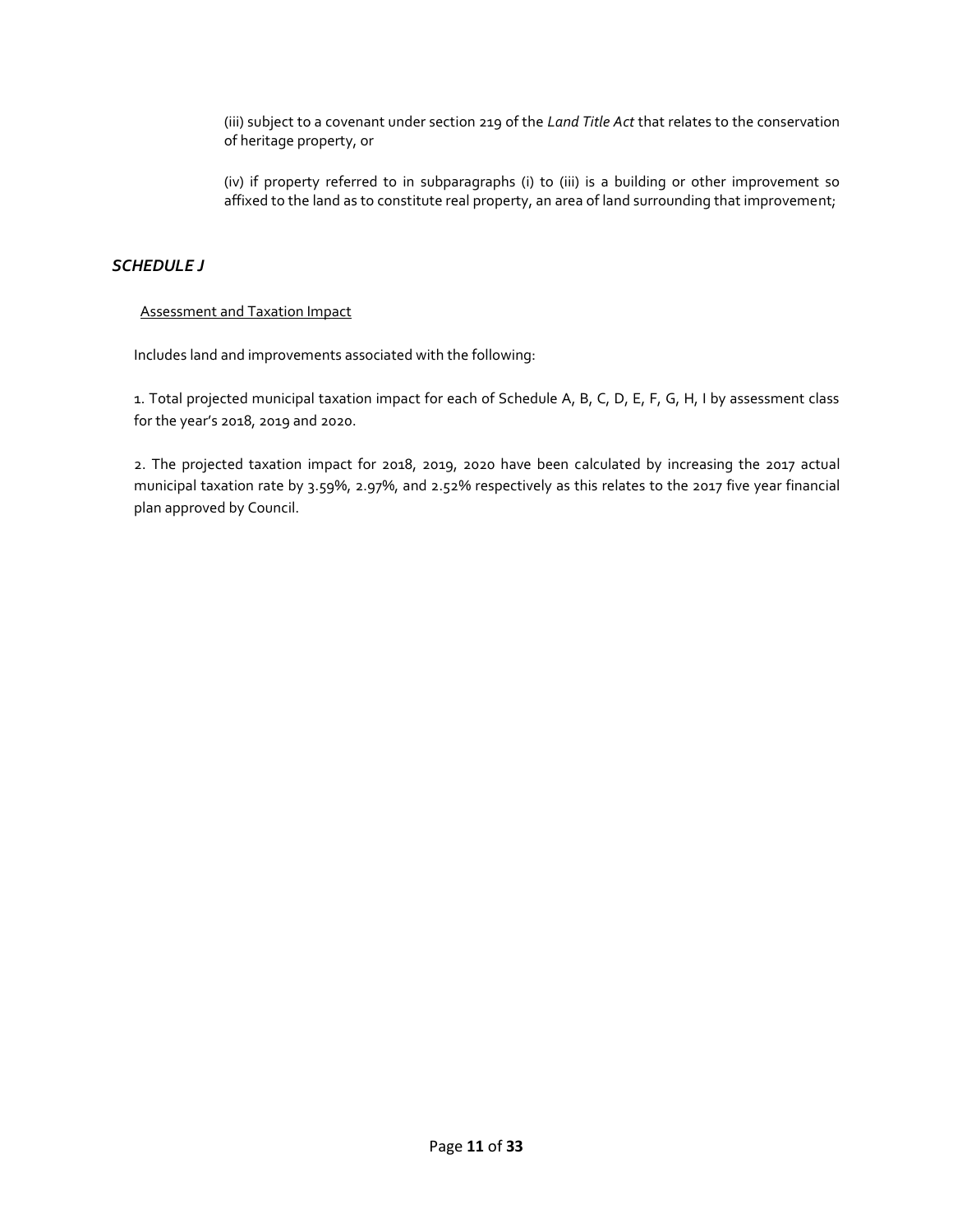# **Appendix D, Proposed Bylaw # 11492**:

# **Schedule A – Public Worship**

| NO.            | ROLL NO. | <b>LEGAL</b><br><b>DESCRIPTION</b>                                | <b>REGISTERED</b><br><b>OWNER/LESSEE</b>                                  | RATIONALE/COMMENTS                                                                                                                                                                            |
|----------------|----------|-------------------------------------------------------------------|---------------------------------------------------------------------------|-----------------------------------------------------------------------------------------------------------------------------------------------------------------------------------------------|
| $\mathbf 1$    | 1230     | Lot 1, Blk 13,<br>Plan 202, DL138                                 | The Union of Slavic<br>Churches of Evangelical<br>Christians c/o Trustees |                                                                                                                                                                                               |
| $\mathbf{2}$   | 1350     | Lots $2$ and $3$ , Blk<br>15, Plan 202, DL<br>138                 | <b>Trustees of First United</b><br>Church                                 |                                                                                                                                                                                               |
| $\overline{3}$ | 1360     | Lot 4, Blk 15, Plan<br>202, DL 138 In<br>Trust - DD<br>197582F    | <b>Trustees of First United</b><br>Church                                 | Note: Parking Lot                                                                                                                                                                             |
| 4              | 1370     | Lot 5, Blk 15, Plan<br>202, DL 138 In<br>Trust - DD<br>197582F    | <b>Trustees of First United</b><br>Church                                 | Note: Parking Lot                                                                                                                                                                             |
| 5              | 6911     | Lot 25, Plan 578,<br>DL 138, Except<br>Plan H16278, &<br>Lot A PL | Kelowna Buddhist<br>Society                                               |                                                                                                                                                                                               |
| 6              | 18380    | Lot 2, Plan<br>KAP1319, DL 138                                    | <b>Truth Now Tabernacle</b><br><b>United Pentecostal</b><br>Church        |                                                                                                                                                                                               |
| 7              | 21300    | Lot 19-20, Plan<br>2085, District<br>Lot 139                      | Unitarian Fellowship of<br>Kelowna Society                                | Criteria #5: 1462 sq ft taxable as principal<br>use of property not directly related to<br>principal purpose of organization owning<br>the property. (lease/rental to Serendipity<br>Daycare) |
| 8              | 21640    | Lot 5, Blk B, Plan<br>2167, DL 139                                | <b>Christian Science Society</b><br>of Kelowna                            |                                                                                                                                                                                               |
| 9              | 22500    | Lot 6, Plan 2271,<br>DL 139                                       | Kelowna Tabernacle<br>Congregation - Trustees                             |                                                                                                                                                                                               |
| 10             | 51070    | Lot 1, Plan<br>11332, DL 137                                      | Governing Council of the<br>Salvation Army in<br>Canada                   | Note: Parking Lot                                                                                                                                                                             |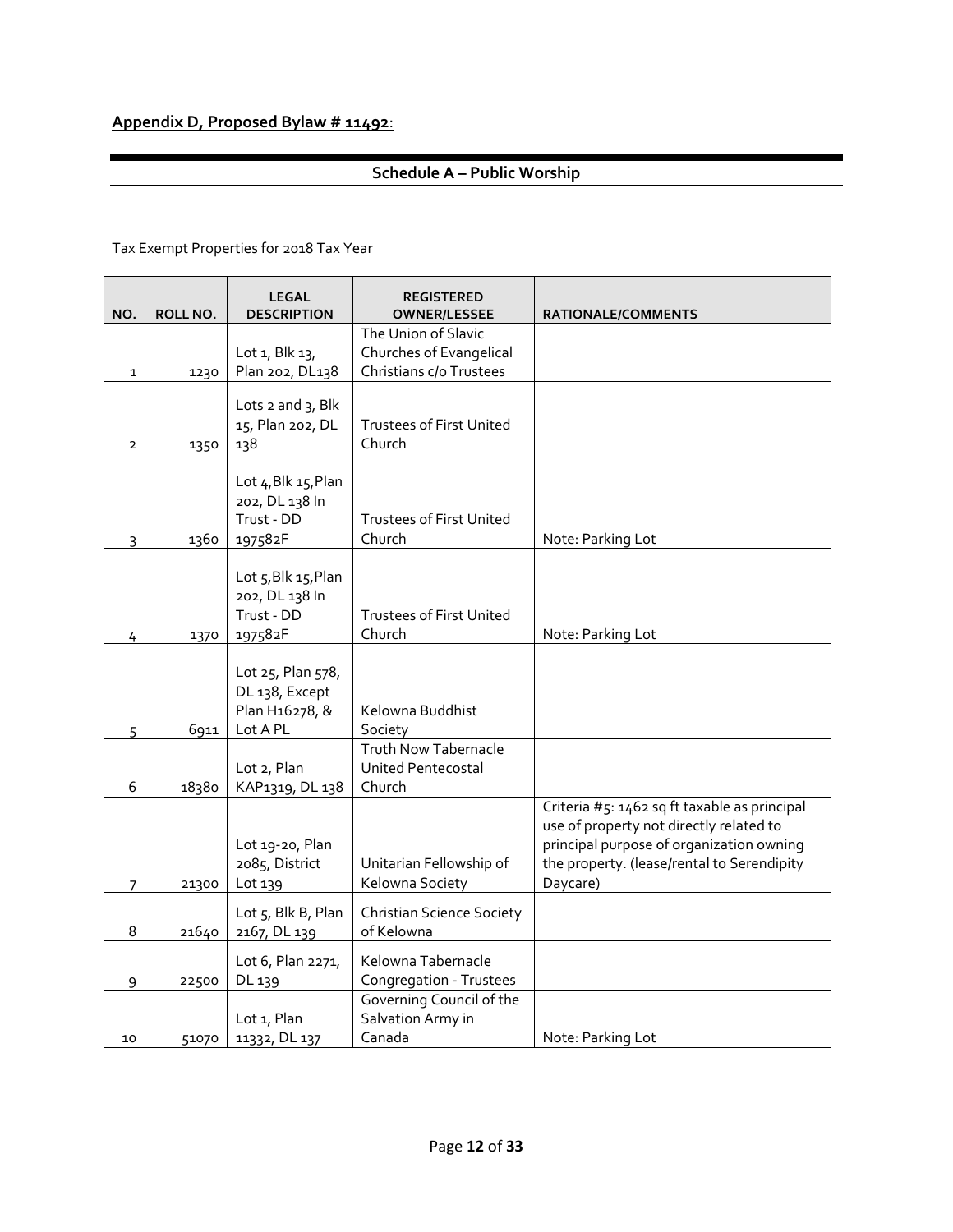| NO. | ROLL NO. | <b>LEGAL</b><br><b>DESCRIPTION</b>  | <b>REGISTERED</b><br><b>OWNER/LESSEE</b>                                        | RATIONALE/COMMENTS                                                                                                                                                                                                                                                     |
|-----|----------|-------------------------------------|---------------------------------------------------------------------------------|------------------------------------------------------------------------------------------------------------------------------------------------------------------------------------------------------------------------------------------------------------------------|
| 11  | 57010    | Lot 1, Plan 15741                   | Ray Chase, Emsley<br>Hunter, and Cyril Nash<br>(Trustees)                       | Criteria #5: 3096 sq ft taxable as principal<br>use of property not directly related to<br>principal purpose of organization owning<br>the property. (1548 sq ft Taxable:<br>lease/rental to L'Eslale daycare) & (1548 sq<br>ft Taxable: lease/rental to Music School) |
| 12  | 57510    | Lot A, Plan<br>16013, DL 137        | <b>Convention Baptist</b><br>Churches of BC                                     |                                                                                                                                                                                                                                                                        |
| 13  | 62110    | Lot $A_{I}$<br>KAP65650             | The Trustees of<br>Congregation of Kelowna<br><b>Bible Chapel</b>               |                                                                                                                                                                                                                                                                        |
| 14  | 62120    | Lot 2, Plan 17933                   | The Trustees of<br>Congregation of Kelowna<br><b>Bible Chapel</b>               | Note: Parking Lot                                                                                                                                                                                                                                                      |
| 15  | 68680    | Lot 3, Plan<br>25524                | Trustees Congregation -<br><b>Grace Baptist Church</b>                          | Criteria #3: No change in status per Policy<br>327 as "Daycare" is operating on avg. at<br>below market (Thrive out of school club).                                                                                                                                   |
| 16  | 69380    | Lot A, Plan<br>27070                | Roman Catholic Bishop<br>Of Nelson                                              | Criteria #9: Residences will be excluded<br>from otherwise tax exempt property (Note:<br>Church Manse/Rectory)                                                                                                                                                         |
| 17  | 71130    | Lot 1, Plan<br>30180, DL137         | Governing Council of the<br>Salvation Army in<br>Canada (Community<br>Church)   |                                                                                                                                                                                                                                                                        |
| 18  | 71680    | Lot 4, Plan<br>30824                | Seventh Day Adventist<br>Church (BC Conference)                                 |                                                                                                                                                                                                                                                                        |
| 19  | 74502    | Lot A, Plan<br>33076, DL138         | Roman Catholic Bishop<br>of Nelson                                              | Criteria #9: Residences will be excluded<br>from otherwise tax exempt property (Note:<br>Church Manse/Rectory)                                                                                                                                                         |
| 20  | 75210    | Lot 1, Plan 34637                   | Trustees of The<br>Congregation of the<br>Christ Evangelical<br>Lutheran Church |                                                                                                                                                                                                                                                                        |
| 21  | 76394    | Lot C, Plan<br>40170, DL137         | The Congregation of the<br>First Mennonite Church                               |                                                                                                                                                                                                                                                                        |
| 22  | 78266    | Lot 1, Plan<br>KAP <sub>47242</sub> | Ukrainian Catholic<br>Eparchy of New<br>Westminster                             | Criteria #9: Residences will be excluded<br>from otherwise tax exempt property (Note:<br>Church Manse/Rectory)                                                                                                                                                         |
| 23  | 83239    | Lot A, Plan<br>KAP91385, DL<br>14   | Synod-Diocese of<br>Kootenay                                                    |                                                                                                                                                                                                                                                                        |
| 24  | 3255224  | Lot 1, Plan<br>KAP56294             | Trust Cong St David's<br>Presb Church                                           |                                                                                                                                                                                                                                                                        |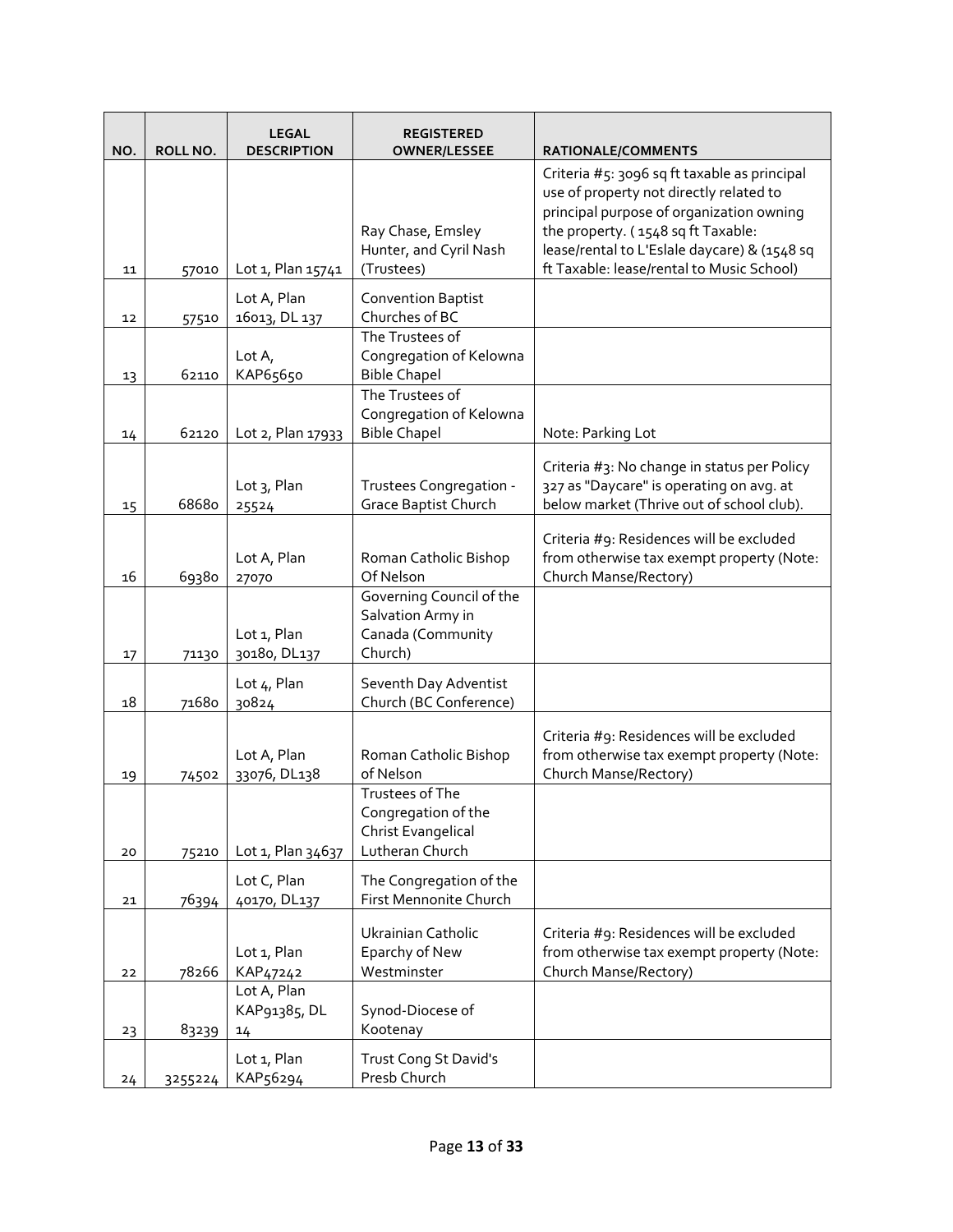| NO.             | ROLL NO. | <b>LEGAL</b><br><b>DESCRIPTION</b>                                                   | <b>REGISTERED</b><br><b>OWNER/LESSEE</b>                   | RATIONALE/COMMENTS                                                                                                                                                                                                                                                                           |
|-----------------|----------|--------------------------------------------------------------------------------------|------------------------------------------------------------|----------------------------------------------------------------------------------------------------------------------------------------------------------------------------------------------------------------------------------------------------------------------------------------------|
| 25              | 3337370  | Lot A, Plan<br>23927                                                                 | Kelowna Christian<br>Reformed Church                       | Criteria #5: 2,974 sq ft taxable as principal<br>use of property not directly related to<br>principal purpose of organization owning<br>the property. (lease/rental to GRASP)                                                                                                                |
| 26              | 3337769  | Lot A, Plan<br>KAP83760                                                              | Okanagan Jewish<br><b>Community Association</b>            | Criteria #5: 1,200 sq ft taxable as principal<br>use of property not directly related to<br>principal purpose of organization owning<br>the property (lease/rental North Glenmore<br>Daycare)                                                                                                |
| 27              | 3378102  | Lot A, Plan<br>44041                                                                 | <b>Glenmore Congregation</b><br>of Jehovah's Witnesses     |                                                                                                                                                                                                                                                                                              |
| 28              | 3922000  | Lot A, Plan 5223                                                                     | BC Assn of Seventh Day<br>Adventist                        |                                                                                                                                                                                                                                                                                              |
| 29              | 4310442  | Lot A, Plan<br>31085                                                                 | Seventh Day Adventist<br>Church (BC Conference)            |                                                                                                                                                                                                                                                                                              |
| 30              | 4423888  | Lot PT 26, Plan<br>187 Except Plan<br>3067, That PT of<br>L 25 PL 187 S/O<br>PL B130 | Synod of the Diocese of<br>Kootenay                        |                                                                                                                                                                                                                                                                                              |
| 31              | 4571592  | Lot 1, Sec 19,<br>Twp 26, Plan<br>37842                                              | Kelowna Full Gospel<br>Church Society                      | Criteria #3: No change in status per Policy<br>327 as "Daycare" is operating on avg. at<br>below market (Thrive out of school club).<br>Criteria #9: Residences will be excluded<br>from otherwise tax exempt property (Note:<br>Housing Society)                                            |
| 32              | 4645000  | Lot 7, Plan 3727                                                                     | Church of the Nazarene -<br>Canada Pacific                 |                                                                                                                                                                                                                                                                                              |
| 33              | 4660000  | Lot 1, Plan 4877                                                                     | Serbian Orthodox Par-<br>Holy Prophet St Ilija<br>(Parish) | Criteria #9: 680 sq. ft taxable as residences<br>will be excluded from otherwise tax exempt<br>property. [Note: Church Manse/Rectory]                                                                                                                                                        |
| 34              | 4803157  | Lot A, Sec 22,<br>Twp 26, Plan<br>71145                                              | BC Assoc of Seventh Day<br>Adventists                      | New roll number after amalgamation of roll<br>4803156 and 4727001. Criteria #5: on previous<br>roll 4727001, 75% of improvements and 25% of<br>land taxable as principal use of property not<br>directly related to principal purpose of<br>organization owning the property. (lease/rental) |
| 35 <sub>2</sub> | 4804250  | Lot A, Plan<br>29696                                                                 | Gurdwara Guru Amardas<br>Darbar Sikh Society               | Criteria #9: 240 sq ft taxable as residences<br>will be excluded from otherwise tax exempt<br>property (Note: church manse/rectory).                                                                                                                                                         |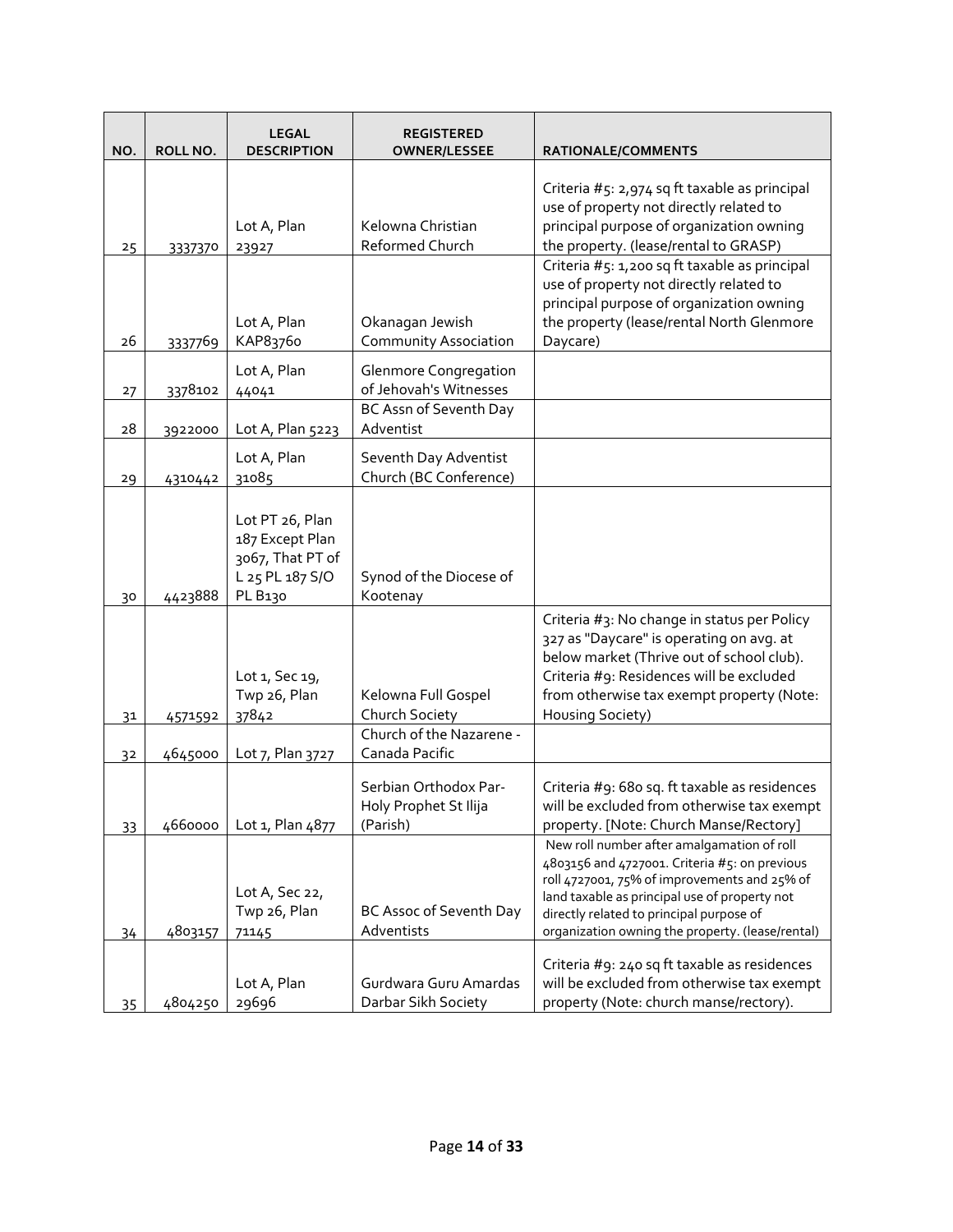| NO.            | ROLL NO. | <b>LEGAL</b><br><b>DESCRIPTION</b>                                    | <b>REGISTERED</b><br><b>OWNER/LESSEE</b>                                   | RATIONALE/COMMENTS                                                                                                                                                                              |
|----------------|----------|-----------------------------------------------------------------------|----------------------------------------------------------------------------|-------------------------------------------------------------------------------------------------------------------------------------------------------------------------------------------------|
|                |          | Lot Pcl Z, Sec<br>23, Twp 26, Plan<br>24426, Except<br>Plan KAP69971, | <b>Evangelical Missionary</b>                                              |                                                                                                                                                                                                 |
| 36             | 5475931  | DD J53659                                                             | Church of Canada                                                           |                                                                                                                                                                                                 |
| 37             | 5476791  | Lot B, Plan<br>41234                                                  | <b>BC Conference of</b><br>Mennonite Brethren<br>Churches                  | Criteria #9: Residences will be excluded<br>from otherwise tax exempt property (Note:<br>Housing Society)                                                                                       |
| 38             | 5606001  | Lot A, Plan<br>KAP76650                                               | Okanagan Sikh Temple &<br><b>Cultural Society</b>                          | Criteria #9: Residences will be excluded<br>from otherwise tax exempt property (Note:<br>Church Manse/Rectory)                                                                                  |
| 39             | 5611000  | Lot PT 2, Plan<br>2166                                                | Roman Catholic Bishop<br>of Nelson                                         | Criteria #9: Residences will be excluded<br>from otherwise tax exempt property (Note:<br>Church Manse/Rectory)                                                                                  |
| 40             | 5669001  | Lot A, Plan<br>51686                                                  | Okanagan Buddhist<br><b>Cultural Centre</b>                                |                                                                                                                                                                                                 |
| 41             | 5752000  | Lot A, Plan 4841                                                      | Okanagan Chinese<br><b>Baptist Church</b>                                  |                                                                                                                                                                                                 |
| 4 <sup>2</sup> | 6198870  | Lots 78, 79 & 80,<br>Sec 26, Twp 26,<br>Plan 22239                    | <b>Pentecostal Assemblies</b><br>of Canada                                 |                                                                                                                                                                                                 |
| 43             | 6198872  | Parcel A, Plan<br>22239                                               | Synod of the Diocese of<br>Kootenay                                        |                                                                                                                                                                                                 |
| 44             | 6199358  | Lot H, Sec 26,<br>Twp 26, Plan<br>26182                               | Faith Lutheran Church of<br>Kelowna                                        | Criteria #5: 800 sq ft taxable as principal<br>use of property not directly related to<br>principal purpose of organization owning<br>the property (lease/rental Imagination Way<br>Preschool). |
| 45             | 6337001  | Lot 1, Sec 27,<br>Twp 26 Plan<br>63747                                | <b>BC Muslim Association</b>                                               | New roll number after amalgamation of roll<br>6339000 and 6337000                                                                                                                               |
| 46             | 6370120  | Lot A, Plan<br>19465, DL 143,<br>Sec 27, Twp 26                       | <b>Trustees of Spring Valley</b><br>Congregation of<br>Jehovah's Witnesses |                                                                                                                                                                                                 |
| 47             | 6372497  | Lot 1, Plan<br>KAP55460                                               | Kelowna Christian Centre<br>Soc Inc                                        |                                                                                                                                                                                                 |
| 48             | 6372506  | Lot A, Plan<br>KAP56177                                               | New Apostolic Church of<br>Canada Inc.                                     |                                                                                                                                                                                                 |
| 49             | 6496742  | Lot 1, Sec 29 &<br>32, Plan<br>KAP64073                               | The Church of Jesus<br>Christ of Latter-Day<br>Saints                      |                                                                                                                                                                                                 |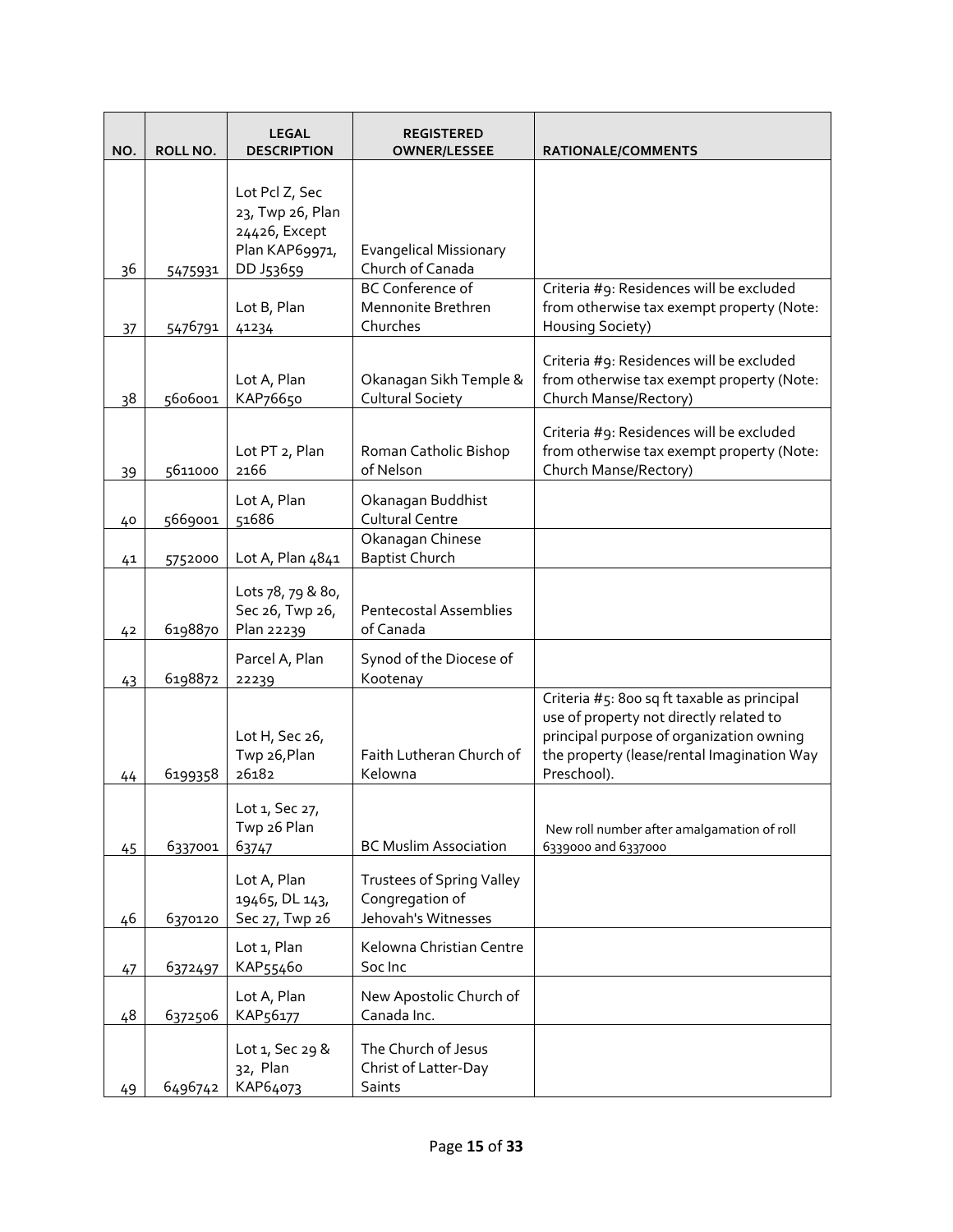| NO. | ROLL NO. | <b>LEGAL</b><br><b>DESCRIPTION</b>       | <b>REGISTERED</b><br><b>OWNER/LESSEE</b>                                    | RATIONALE/COMMENTS                                                                                                                                                         |
|-----|----------|------------------------------------------|-----------------------------------------------------------------------------|----------------------------------------------------------------------------------------------------------------------------------------------------------------------------|
|     |          |                                          |                                                                             | Criteria #5: 1645 sq ft taxable (increased<br>from 1278 in prior year) as principal use of                                                                                 |
|     |          |                                          | <b>Trustees Rutland United</b>                                              | property not directly related to principal<br>purpose of organization owning the                                                                                           |
|     |          | Lot A, Plan                              | Church Pastoral Charge                                                      | property (lease/rental Green Gables                                                                                                                                        |
| 50  | 6735000  | 11520                                    | of the United Church                                                        | Daycare).                                                                                                                                                                  |
| 51  | 7212492  | Lot 1, Plan 37256                        | Synod of the Diocese of<br>Kootenay                                         |                                                                                                                                                                            |
|     |          | Lot A, Plan                              | Christian & Missionary<br>Alliance - Canadian                               |                                                                                                                                                                            |
| 52  | 10407200 | 20452, DL 128                            | Pacific District<br>St. Peter & Paul                                        |                                                                                                                                                                            |
|     |          |                                          | <b>Ukrainian Greek</b>                                                      | Criteria #9: Residences will be excluded                                                                                                                                   |
|     |          | Lot 2, Plan 9491,                        | Orthodox Church of                                                          | from otherwise tax exempt property (Note:                                                                                                                                  |
| 53  | 10468000 | DL 129                                   | Kelowna                                                                     | Orchard Haven Housing Society)                                                                                                                                             |
| 54  | 10519844 | Lot A, Plan<br>37351 (Portion of<br>Lot) | Apostolic Resource<br><b>Centre Society</b>                                 | Criteria #5: 8896 sq ft taxable as principal<br>use of property not directly related to<br>principal purpose of organization owning<br>the property (Commercial Class o6). |
|     |          | EPP64708, Lot                            | Kelowna Trinity Baptist                                                     |                                                                                                                                                                            |
| 55  | 10519903 | A, DI 129, LD 41                         | Church                                                                      |                                                                                                                                                                            |
| 56  | 10738366 | Lot 2, Plan<br>KAP44292, DL<br>131       | Evangel Tabernacle of<br>Kelowna                                            | Criteria #3: No change in status per Policy<br>327 as church "Daycare" is operating on<br>avg. at below market.                                                            |
| 57  | 10768002 | Lot 2, Plan<br>KAP81588                  | Roman Catholic Bishop<br>of Nelson                                          | Criteria #9: Residences will be excluded<br>from otherwise tax exempt property (Note:<br>Church Manse/Rectory)                                                             |
| 58  | 10936348 | Lot 1, Plan 35917                        | Kelowna Gospel<br>Fellowship Church                                         |                                                                                                                                                                            |
| 59  | 10936653 | Lot 1, Plan<br>41844                     | Canadian Mission Board<br>of the German Church of<br>God Dominion of Canada | Criteria #9: Residences will be excluded<br>from otherwise tax exempt property (Note:<br>Housing Society)                                                                  |
| 60  | 10937443 | Lot A, Plan<br>KAP76720                  | First Lutheran Church of<br>Kelowna BC                                      |                                                                                                                                                                            |
| 61  | 11025140 | Lot 1, Plan<br>25466, DL 135             | Trustees of The<br>Lakeshore Congregation<br>of Jehovah's Witnesses         |                                                                                                                                                                            |
| 62  | 11025172 | Lot 7, Plan<br>25798, DL 135             | Congregation of Bethel<br>Church of Kelowna                                 | Criteria #3: No change in status per Policy<br>327 as church "Daycare" is operating on<br>avg. at below market. (Village Daycare)                                          |
| 63  | 11059000 | Lot 1, Plan<br>12441, DL 136<br>Trustees | Providence Baptist<br>Church                                                |                                                                                                                                                                            |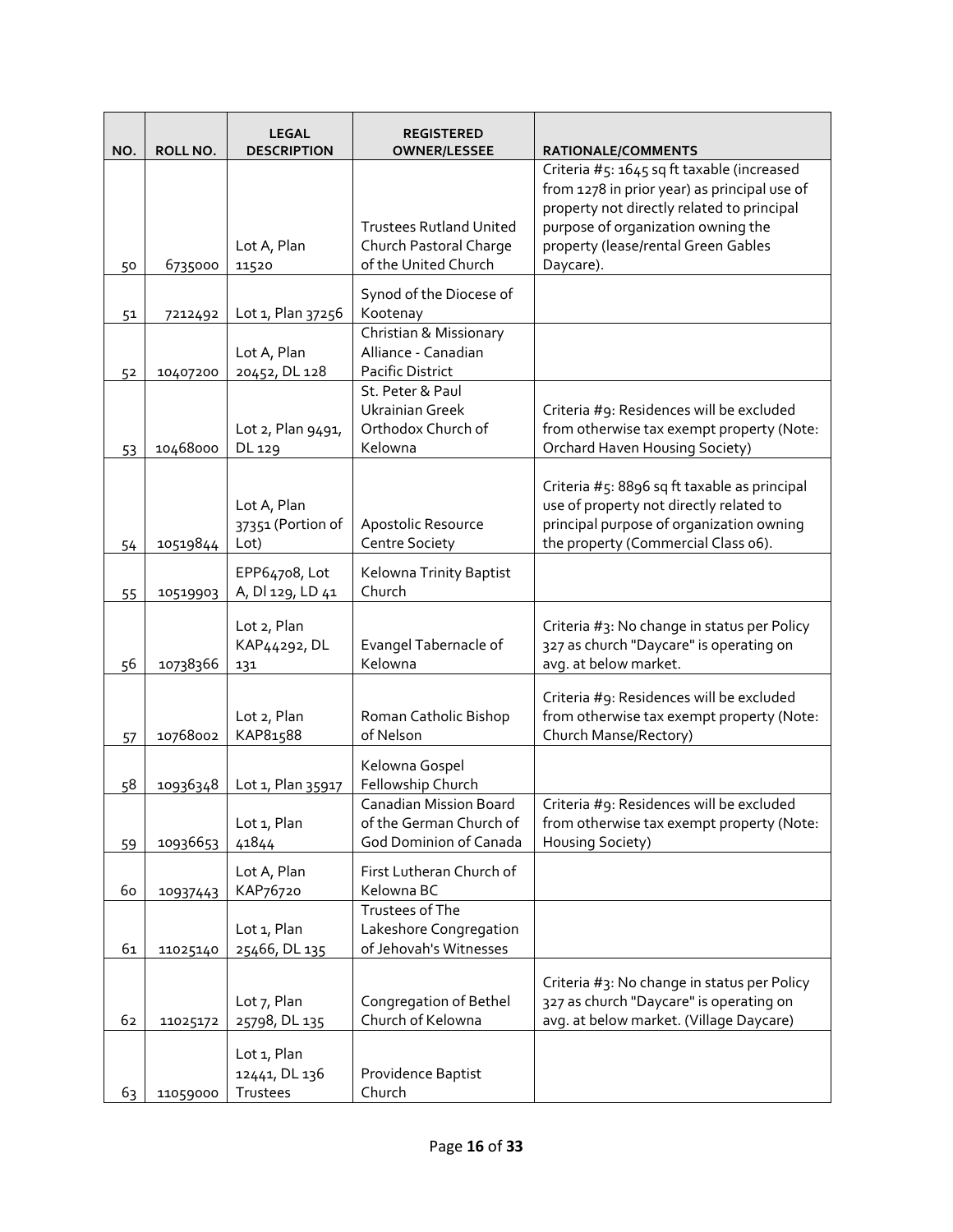| NO. | ROLL NO. | <b>LEGAL</b><br><b>DESCRIPTION</b> | <b>REGISTERED</b><br><b>OWNER/LESSEE</b> | <b>RATIONALE/COMMENTS</b>                                                               |
|-----|----------|------------------------------------|------------------------------------------|-----------------------------------------------------------------------------------------|
| 64  | 11097073 | Lot 1, Plan<br>KAP52447, DL<br>136 | C <sub>3</sub> Church                    | Change in status to fully exempt.<br>Preschool no longer operating on this<br>property. |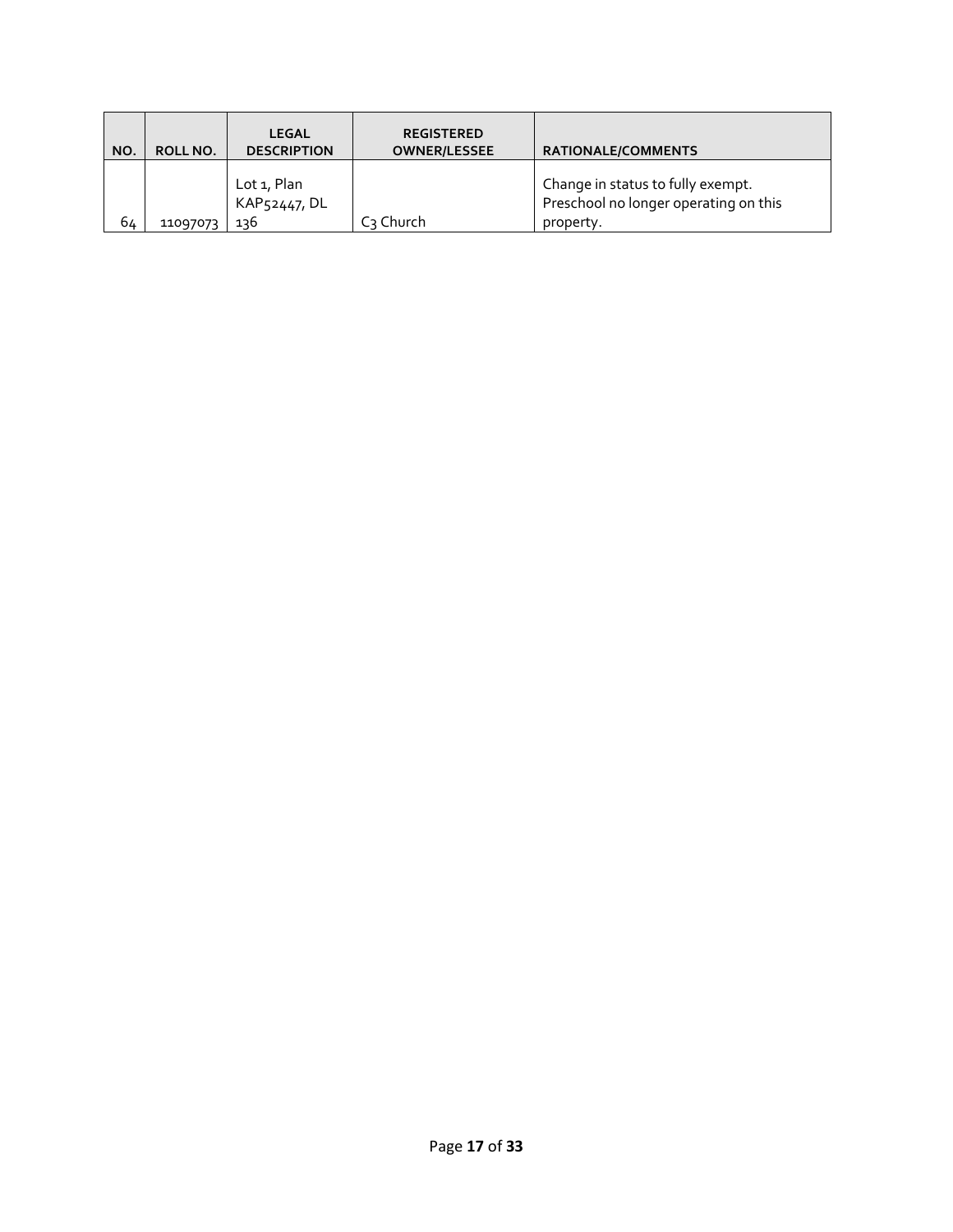#### **Schedule B – Private Schools**

| NO.            | ROLL NO. | <b>LEGAL</b><br><b>DESCRIPTION</b>                                       | <b>REGISTERED</b><br><b>OWNER/LESSEE</b>                   | RATIONALE/COMMENTS                                                                                                                                                                                       |
|----------------|----------|--------------------------------------------------------------------------|------------------------------------------------------------|----------------------------------------------------------------------------------------------------------------------------------------------------------------------------------------------------------|
| 1              | 52700    | Lot C, Plan<br>12546, DL 138                                             | Roman Catholic Bishop<br>of Nelson                         |                                                                                                                                                                                                          |
| $\overline{2}$ | 74502    | Lot A, Plan<br>33076, DL 138                                             | Roman Catholic Bishop<br>of Nelson                         | Criteria #9: Residences will be excluded from<br>otherwise tax exempt property (Note: Church<br>Manse/Rectory)                                                                                           |
| 3              | 3458033  | Lot 1, KAP86356                                                          | Aberdeen Hall Senior<br><b>School Society</b>              | Criteria #5: 2 parcels of land amalgamated<br>with this property in 2014 are taxable as<br>principal use of property not directly related<br>to principal purpose of organization owning<br>the property |
| 4              | 4417000  | Lot A, Plan<br>KAP1725                                                   | Okanagan Montessori<br><b>Elementary School</b><br>Society | Criteria #3: No change in status per Policy<br>327 as "Daycare" is operating on avg. at<br>below market.                                                                                                 |
| 5              | 5122000  | Lot 2, Plan 3849,<br>Sec 23, Twp 26,<br>Ld 41 exc Plan<br>16489 (15 ac.) | Seventh-Day Adventist<br>Church - BC Conference            |                                                                                                                                                                                                          |
| 6              | 6372497  | Lot 1, Plan<br>KAP55460                                                  | Kelowna Christian<br>Centre Society Inc                    |                                                                                                                                                                                                          |
| 7              | 6372527  | Lot A, Plan<br>KAP71175                                                  | Vedanta Educational<br>Society Inc                         |                                                                                                                                                                                                          |
| 8              | 7212595  | Lot A, Plan<br>KAP <sub>4</sub> 8732                                     | <b>Waldorf School</b><br>Association of Kelowna            | Criteria #3: No change in status per Policy<br>327 as "Daycare" is operating on avg. at<br>below market.                                                                                                 |
| 9              | 7212596  | Lot B, Plan<br>KAP48732                                                  | <b>Waldorf School</b><br>Association of Kelowna            |                                                                                                                                                                                                          |
| 10             | 10589111 | Lot 1, Plan<br>KAP59724                                                  | Kelowna Society for<br><b>Christian Education</b>          | Criteria #3: No change in status per Policy<br>327 as "Daycare" is operating on avg. at<br>below market.                                                                                                 |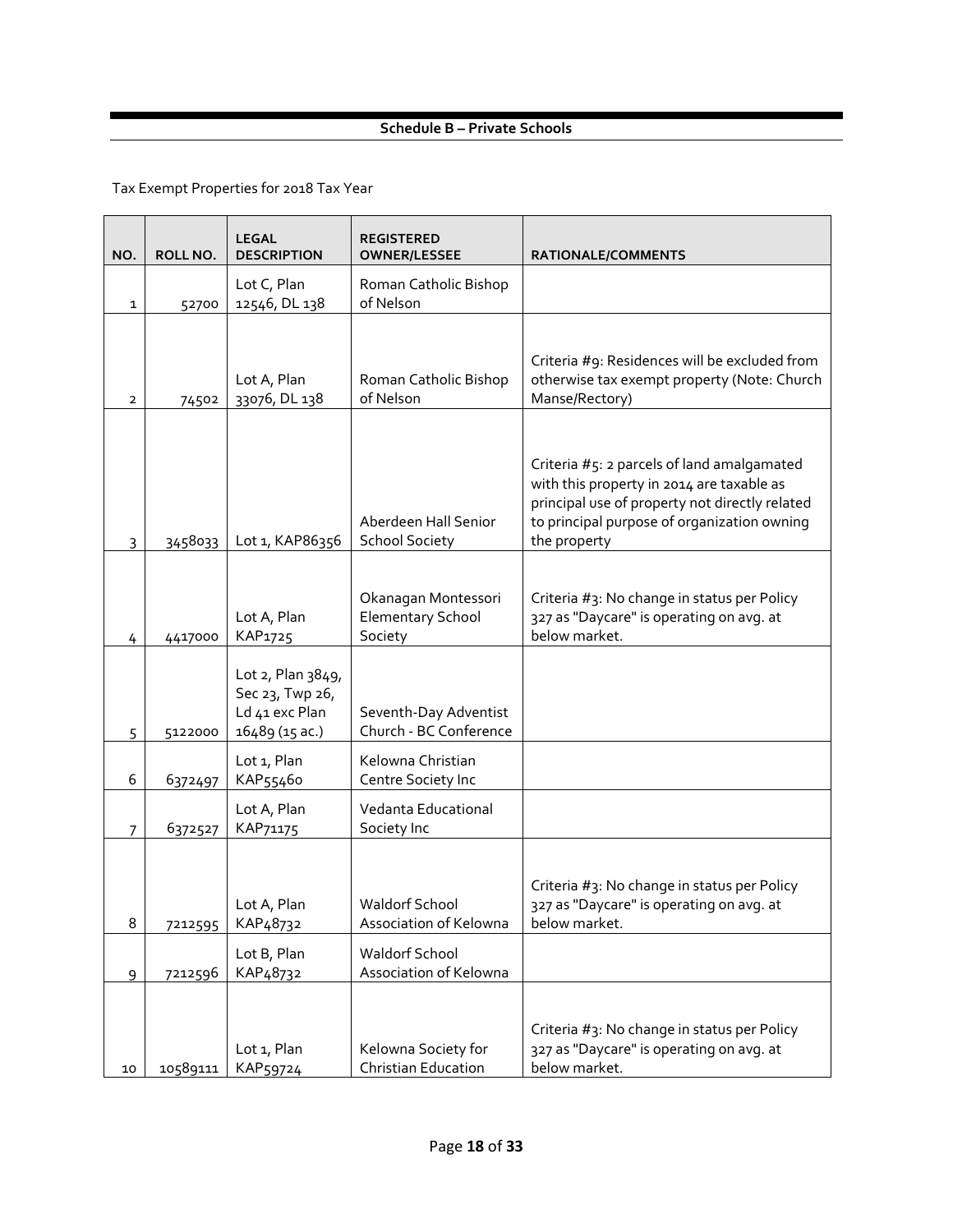| NO. | ROLL NO. | <b>LEGAL</b><br><b>DESCRIPTION</b> | <b>REGISTERED</b><br><b>OWNER/LESSEE</b>                 | <b>RATIONALE/COMMENTS</b> |
|-----|----------|------------------------------------|----------------------------------------------------------|---------------------------|
|     |          | Lot 2, Plan<br>KAP44292, DL        | Evangel Tabernacle of                                    |                           |
| 11  | 10738366 | 131                                | Kelowna                                                  |                           |
| 12  | 10738378 | Lot A, Plan<br>KAP54674, DL<br>131 | The Catholic<br>Independent Schools of<br>Nelson Diocese |                           |
| 13  | 10937443 | Lot A, Plan<br>KAP76720            | First Lutheran Church<br>of Kelowna                      |                           |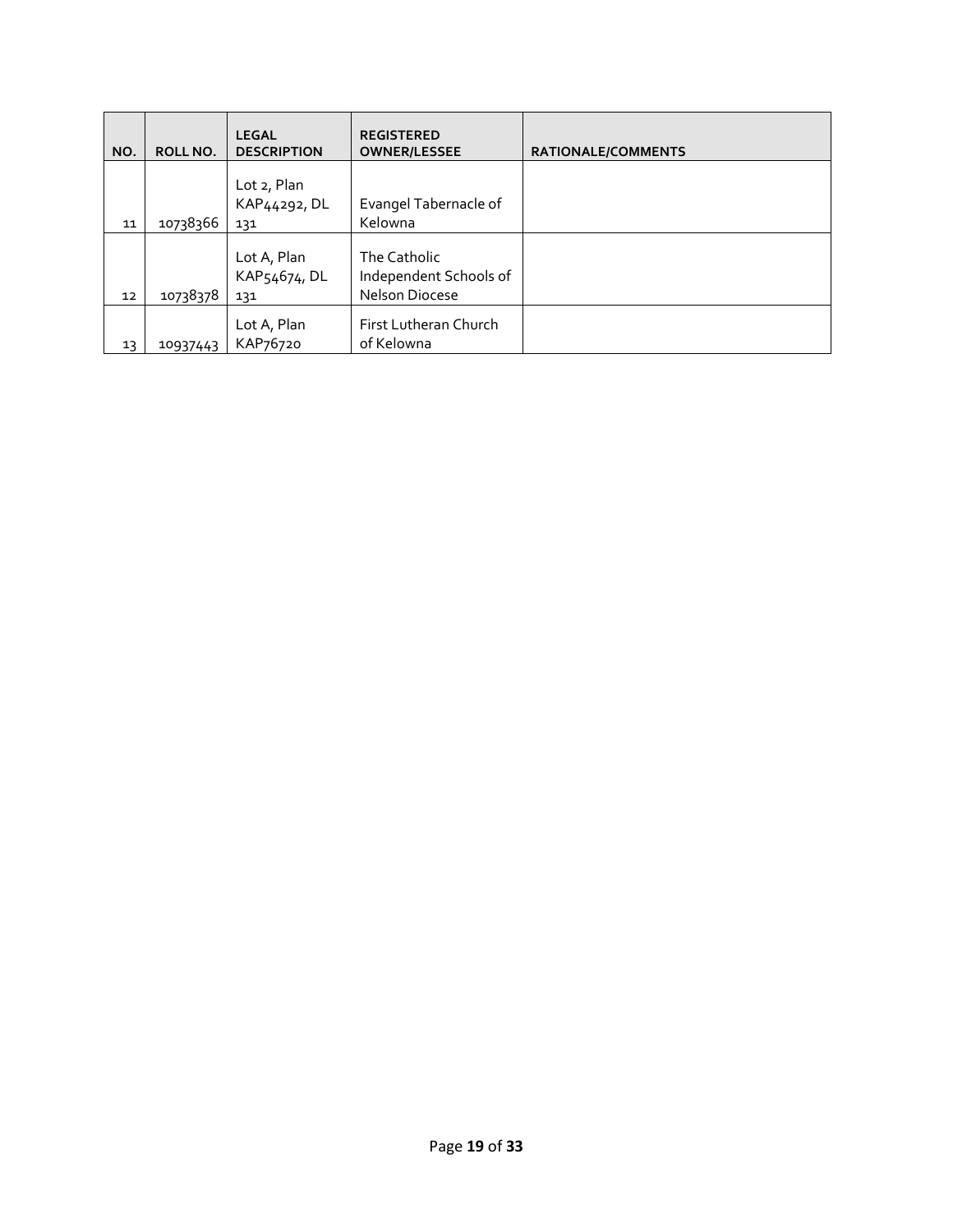# **Schedule C – Hospitals**

| NO. | ROLL NO. | LEGAL<br><b>DESCRIPTION</b>    | <b>REGISTERED</b><br><b>OWNER/LESSEE</b> | <b>RATIONALE/COMMENTS</b> |
|-----|----------|--------------------------------|------------------------------------------|---------------------------|
|     | 79392    | Lot A, Plan<br>KAP60581, DL 14 | Canadian Cancer Society                  |                           |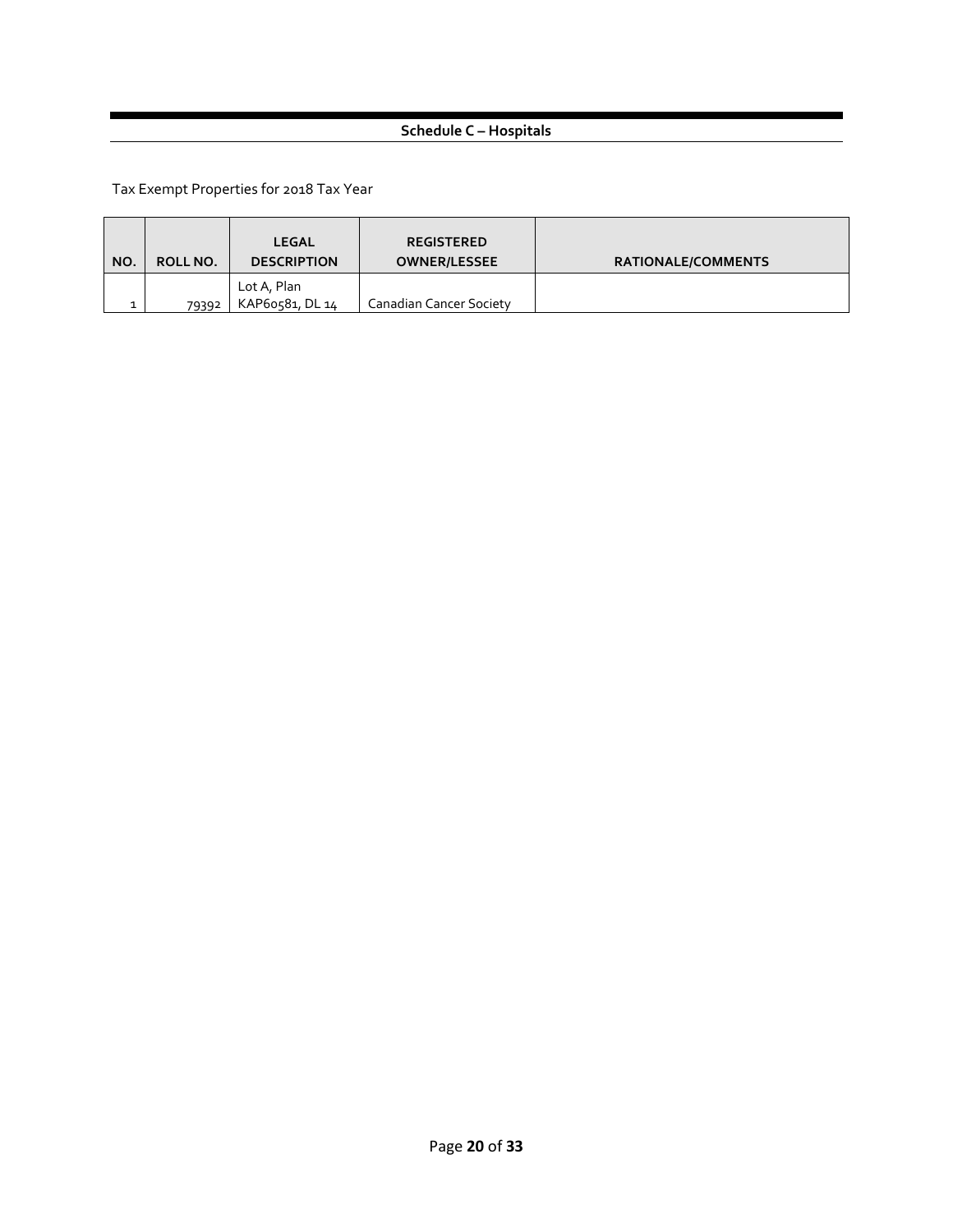# **Schedule D – Special Needs Housing**

|                |          | <b>LEGAL</b>        | <b>REGISTERED</b>            |                    |
|----------------|----------|---------------------|------------------------------|--------------------|
| NO.            | ROLL NO. | <b>DESCRIPTION</b>  | <b>OWNER/LESSEE</b>          | RATIONALE/COMMENTS |
|                |          |                     |                              |                    |
|                |          | Lot 15, Plan 462,   | Kelowna Gospel Mission       |                    |
| $\mathbf{1}$   | 4340     | DL 139              | Society                      |                    |
|                |          |                     |                              |                    |
|                |          | Lot 4, Plan 635, DL | Bridge Youth & Family        |                    |
|                | 7270     | 14                  | <b>Services Society</b>      |                    |
| $\mathbf{2}$   |          |                     |                              |                    |
|                |          | Lot 10, Plan 2498,  | <b>Bridges to New Life</b>   |                    |
| 3              | 23390    | DL 137              | Society                      |                    |
|                |          |                     | New Opportunities for        |                    |
|                |          |                     | Women (NOW) Canada           |                    |
| 4              | 33110    | Lot 2, Plan 3929    | Society                      |                    |
|                |          |                     |                              |                    |
|                |          |                     | Kelowna Gospel Mission       |                    |
| 5              | 46240    | Lot 20, Plan 9138   | Society                      |                    |
|                |          |                     |                              |                    |
|                |          |                     | Kelowna Gospel Mission       |                    |
| 6              | 46250    | Lot 21, Plan 9138   | Society                      |                    |
|                |          |                     |                              |                    |
|                |          |                     | Okanagan Halfway House       |                    |
| $\overline{7}$ | 48500    | Lot 8, Plan 10011   | Society Inc.                 |                    |
|                |          |                     |                              |                    |
|                |          | Lot 33, Plan 10011, | <b>Resurrection Recovery</b> |                    |
| 8              | 48750    | D.L. 137            | Resource Society Inc.        |                    |
|                |          |                     |                              |                    |
|                |          |                     | Okanagan Halfway House       |                    |
| 9              | 48770    | Lot 35, Plan 10011  | Society                      |                    |
|                |          |                     |                              |                    |
|                |          | Lot 22, Plan        | <b>Resurrection Recovery</b> |                    |
| 10             | 50050    | KAP10689            | Resource Society             |                    |
|                |          |                     |                              |                    |
|                |          |                     | <b>Resurrection Recovery</b> |                    |
| 11             | 50060    | Lot 23, Plan 10689  | Resource Society             |                    |
|                |          |                     |                              |                    |
|                |          |                     | <b>Resurrection Recovery</b> |                    |
| 12             | 50070    | Plan 10689, Lot 24  | Resource Society             |                    |
|                |          |                     |                              |                    |
|                |          |                     | <b>Resurrection Recovery</b> |                    |
| 13             | 50080    | Lot 25, Plan 10689  | Resource Society             |                    |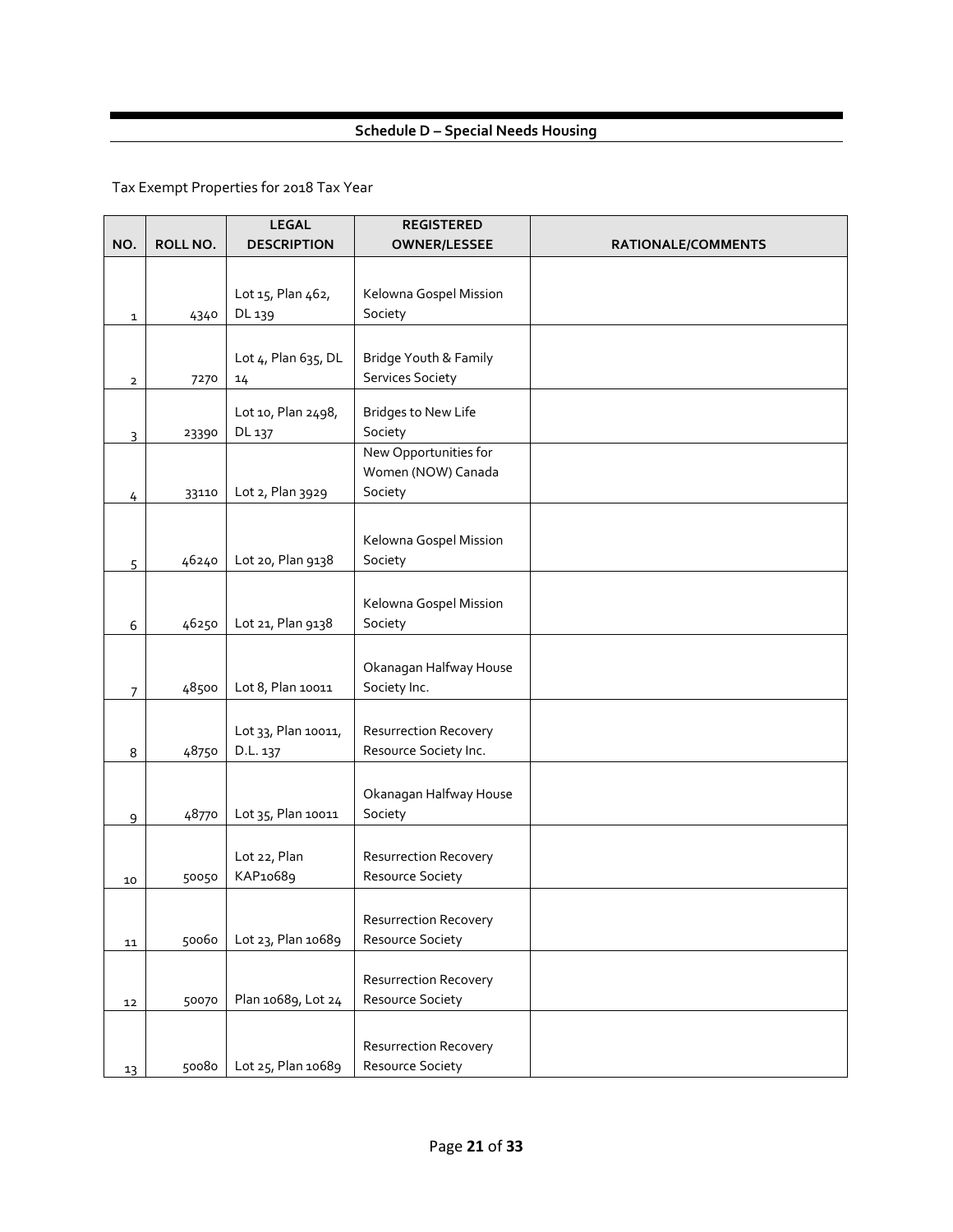| NO. | ROLL NO. | <b>LEGAL</b><br><b>DESCRIPTION</b> | <b>REGISTERED</b><br><b>OWNER/LESSEE</b>      | RATIONALE/COMMENTS |
|-----|----------|------------------------------------|-----------------------------------------------|--------------------|
|     |          |                                    |                                               |                    |
|     |          |                                    |                                               |                    |
|     |          |                                    | Society of St. Vincent De                     |                    |
| 14  | 50650    | Lot A, PL 11018                    | Paul of Central Okanagan                      |                    |
|     |          |                                    |                                               |                    |
|     |          |                                    | Central Okanagan                              |                    |
| 15  | 55030    | Lot 4, Plan 14741                  | <b>Emergency Shelter Society</b>              |                    |
|     |          |                                    |                                               |                    |
|     |          |                                    | Central Okanagan                              |                    |
| 16  | 55040    | Lot 5, Plan 14741                  | <b>Emergency Shelter Society</b>              |                    |
|     |          |                                    | Okanagan Halfway House                        |                    |
| 17  | 55150    | Lot A, Plan 14836                  | Society                                       |                    |
|     |          |                                    |                                               |                    |
|     |          |                                    | Adult Integrated Mental                       |                    |
| 18  | 71805    | Lot 1, Plan 31153                  | <b>Health Services Society</b>                |                    |
|     |          | Plan KAS2634, Lot                  | Okanagan Mental Health                        |                    |
| 19  | 80873    | 1                                  | Services Society                              |                    |
|     |          |                                    |                                               |                    |
|     |          |                                    |                                               |                    |
|     |          |                                    |                                               |                    |
|     |          | Plan KAP33003,                     | The Bridge Youth & Family                     |                    |
| 20  | 5476630  | Lot A                              | <b>Services Society</b>                       |                    |
|     |          |                                    |                                               |                    |
|     |          |                                    |                                               |                    |
|     |          |                                    |                                               |                    |
| 21  | 6370241  | Plan KAP22268,<br>Lot D            | The Bridge Youth & Family<br>Services Society |                    |
|     |          |                                    |                                               |                    |
|     |          |                                    |                                               |                    |
|     |          | Lot 4, Plan                        |                                               |                    |
| 22  | 10519958 | KAS1717                            | Kelowna Child Care Society                    |                    |
|     |          |                                    | National Society of Hope                      |                    |
|     |          | PCL A, Plan                        | /Provincial Rental Housing                    |                    |
| 23  | 11097075 | KAP52447, DL 136                   | Corp                                          |                    |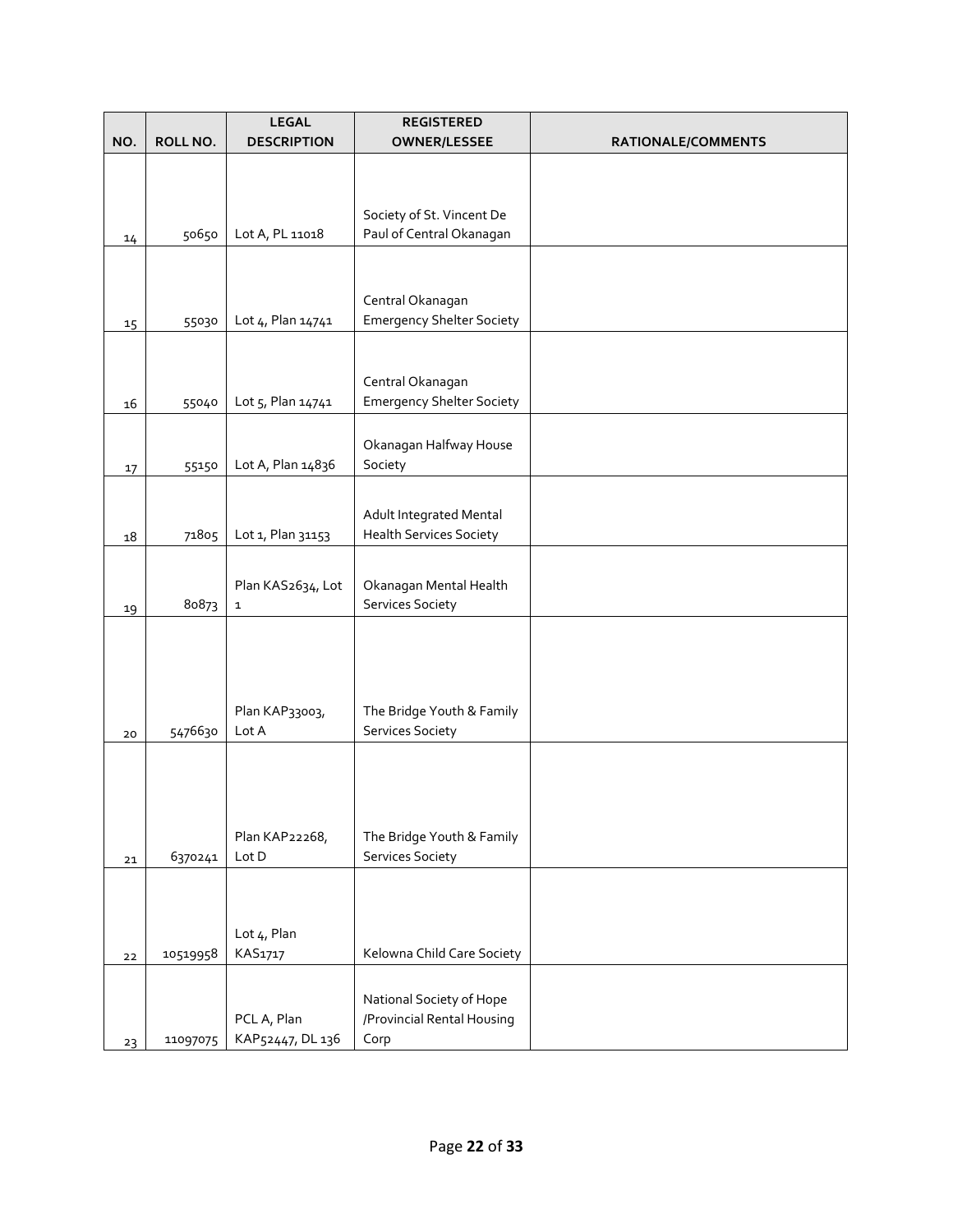# **Schedule E – Social Services**

| NO. | ROLL NO. | <b>LEGAL</b><br><b>DESCRIPTION</b>                                            | <b>REGISTERED</b><br><b>OWNER/LESSEE</b>                  | RATIONALE/COMMENTS                                                                                                        |
|-----|----------|-------------------------------------------------------------------------------|-----------------------------------------------------------|---------------------------------------------------------------------------------------------------------------------------|
|     |          |                                                                               |                                                           |                                                                                                                           |
| 1   | 4330     | Lot 14, Plan<br>462 Block 5                                                   | Kelowna Gospel<br><b>Mission Society</b>                  |                                                                                                                           |
| 2   | 4580     | Lots 3 and $41$<br>Blk 8, DL 139,<br>Plan 462                                 | Ki-Low-Na Friendship<br>Society                           |                                                                                                                           |
| 3   | 9900     | Plan 830, Lot<br>2, DL 14, Blk<br>21 exc Parcel<br>2A, B1750                  | Canadian Mental<br><b>Health Association</b>              |                                                                                                                           |
| 4   | 10470    | Lot 11, Plan<br>922                                                           | Kelowna & District<br>S.H.A.R.E. Society                  |                                                                                                                           |
| 5   | 16620    | Lot 8, Plan<br>1303 & Lot 1,<br>DL 139<br>PL13585 & Lot<br>1 DL139 PL<br>3585 | Central Okanagan<br>Community Food<br><b>Bank Society</b> |                                                                                                                           |
| 6   | 16740    | Lot A, Plan<br>46222                                                          | Pathways Abilities<br>Society                             | New Applicant                                                                                                             |
| 7   | 26190    | Lot 138, Plan<br>3163                                                         | Okanagan Boys & Girls<br>Clubs/City of Kelowna            | Criteria #3: No change in status per<br>Policy 327 "Daycare/Afterschool<br>Care" is operating on avg. at below<br>market. |
| 8   | 45862    | Lot A, Plan<br>9012                                                           | Okanagan Boys & Girls<br>Clubs/City of Kelowna            | Criteria #3: No change in status Per<br>Policy 327 "Daycare/Afterschool<br>Care" is operating on avg. at below<br>market. |
| 9   | 57060    | Plan 15778, Lot<br>B                                                          | Ki-Low-Na Friendship<br>Society                           |                                                                                                                           |
| 10  | 59530    | Lot A, Plan<br>16898                                                          | Okanagan Boys & Girls<br>Clubs/City of Kelowna            | Criteria #3: No change in status per<br>Policy 327 "Daycare/Afterschool<br>Care" is operating on avg. at below<br>market. |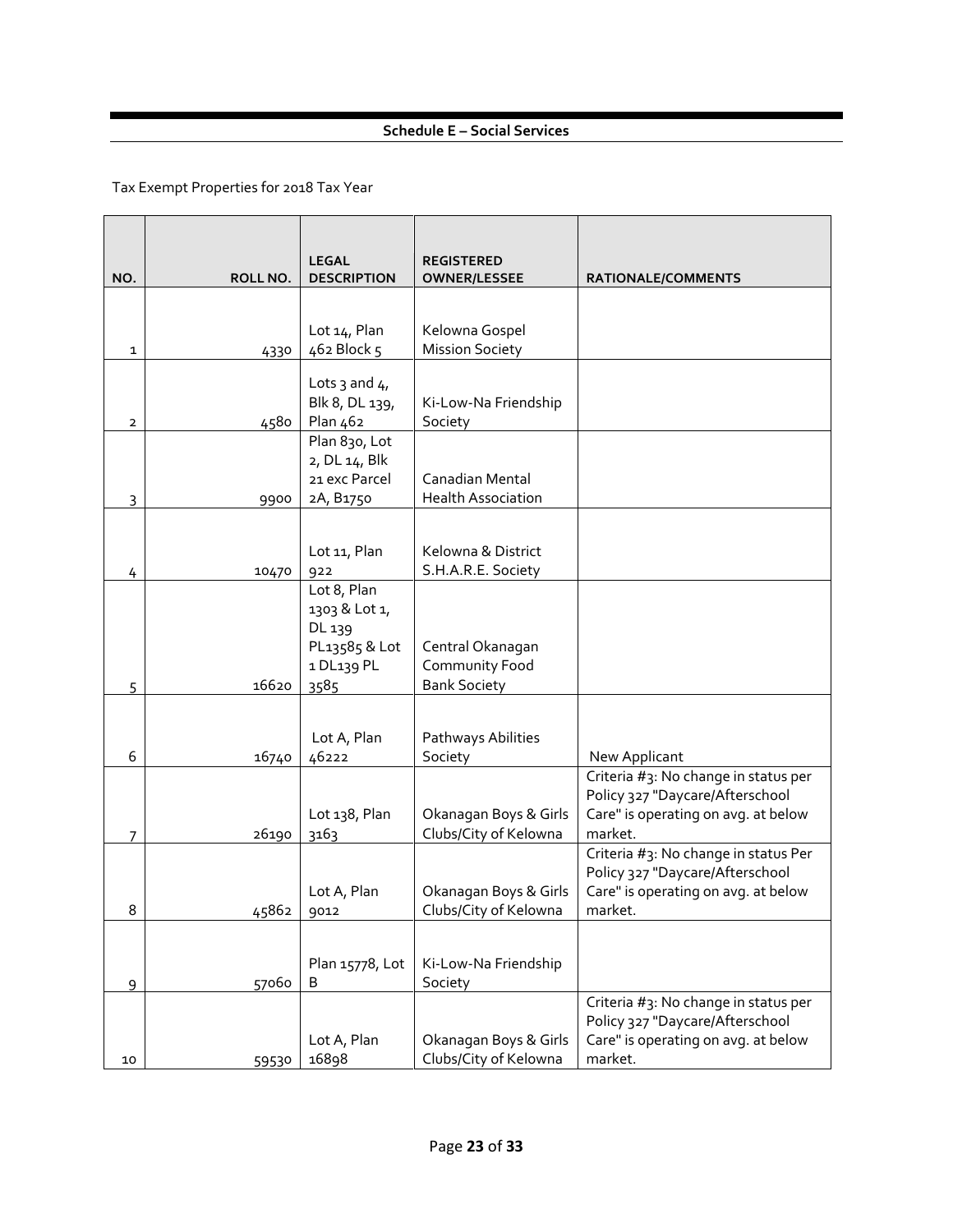| NO. | ROLL NO. | <b>LEGAL</b><br><b>DESCRIPTION</b> | <b>REGISTERED</b><br><b>OWNER/LESSEE</b>      | RATIONALE/COMMENTS                    |
|-----|----------|------------------------------------|-----------------------------------------------|---------------------------------------|
|     |          |                                    |                                               | Criteria #7: 32% land and             |
|     |          |                                    |                                               | improvements not exempt - Main        |
|     |          | Lot 1, Plan                        | Kelowna(#26) Royal                            | Dining area 870 sq ft, Cooler area 92 |
| 11  | 66250    | 22678                              | Canadian Legion                               | sq ft - Total 1,786 of 5,522 sq ft    |
|     |          |                                    | Central Okanagan                              |                                       |
|     |          | Lot A, Plan                        | Community Foodbank                            |                                       |
| 12  | 70175    | 28500                              | Society                                       |                                       |
|     |          | Lot A, FL 139,                     |                                               |                                       |
|     |          | LD 41, Plan                        | Kelowna Community                             |                                       |
| 13  | 79078    | KAP58056                           | Resources                                     |                                       |
|     |          | Lot $1$ , Blk $6$ ,<br>Sec 20, Twp | Central Okanagan                              |                                       |
|     |          | 26, ODYD,                          | Child Development                             |                                       |
| 114 | 76262    | Plan 39580                         | Association                                   |                                       |
|     |          |                                    |                                               |                                       |
|     |          | Lot A Plan                         | Pathways Abilities<br>Society / City of       |                                       |
| 15  | 82144    | KAP86241                           | Kelowna                                       |                                       |
|     |          |                                    |                                               |                                       |
|     |          | Lot A Plan                         | Governing Council of<br>the Salvation Army in |                                       |
| 16  | 4918002  | KAP90062                           | Canada                                        |                                       |
|     |          |                                    |                                               |                                       |
|     |          | Lot 5 Plan                         | MADAY Society for                             |                                       |
| 17  | 5477053  | KAS2126                            | <b>Seniors</b>                                |                                       |
|     |          |                                    |                                               | Criteria #3:No change in status per   |
|     |          |                                    |                                               | Policy 327 "Daycare/Afterschool       |
|     |          | Lot 1, Plan                        | Boys & Girls Clubs/City                       | Care" is operating on avg. at below   |
| 18  | 6198704  | KAP91112                           | of Kelowna                                    | market.                               |
|     |          |                                    |                                               |                                       |
|     |          | Lot 19, Plan                       | Ki-Low-Na Friendship                          |                                       |
| 19  | 6370273  | 23749                              | Society                                       |                                       |
|     |          |                                    |                                               |                                       |
|     |          | Lot 2, Plan                        | Pathways Abilities                            |                                       |
| 20  | 6371030  | KAP30323                           | Society                                       |                                       |
|     |          |                                    | <b>Big Brothers Big</b>                       |                                       |
|     |          | Lot 2 Plan:                        | Sisters of the                                |                                       |
| 21  | 6774486  | KAS2048                            | Okanagan Society                              |                                       |
|     |          |                                    | <b>Big Brothers Big</b>                       |                                       |
|     |          | Lot:7 Plan                         | Sisters of the                                |                                       |
| 22  | 6774491  | KAS2048                            | Okanagan Society                              |                                       |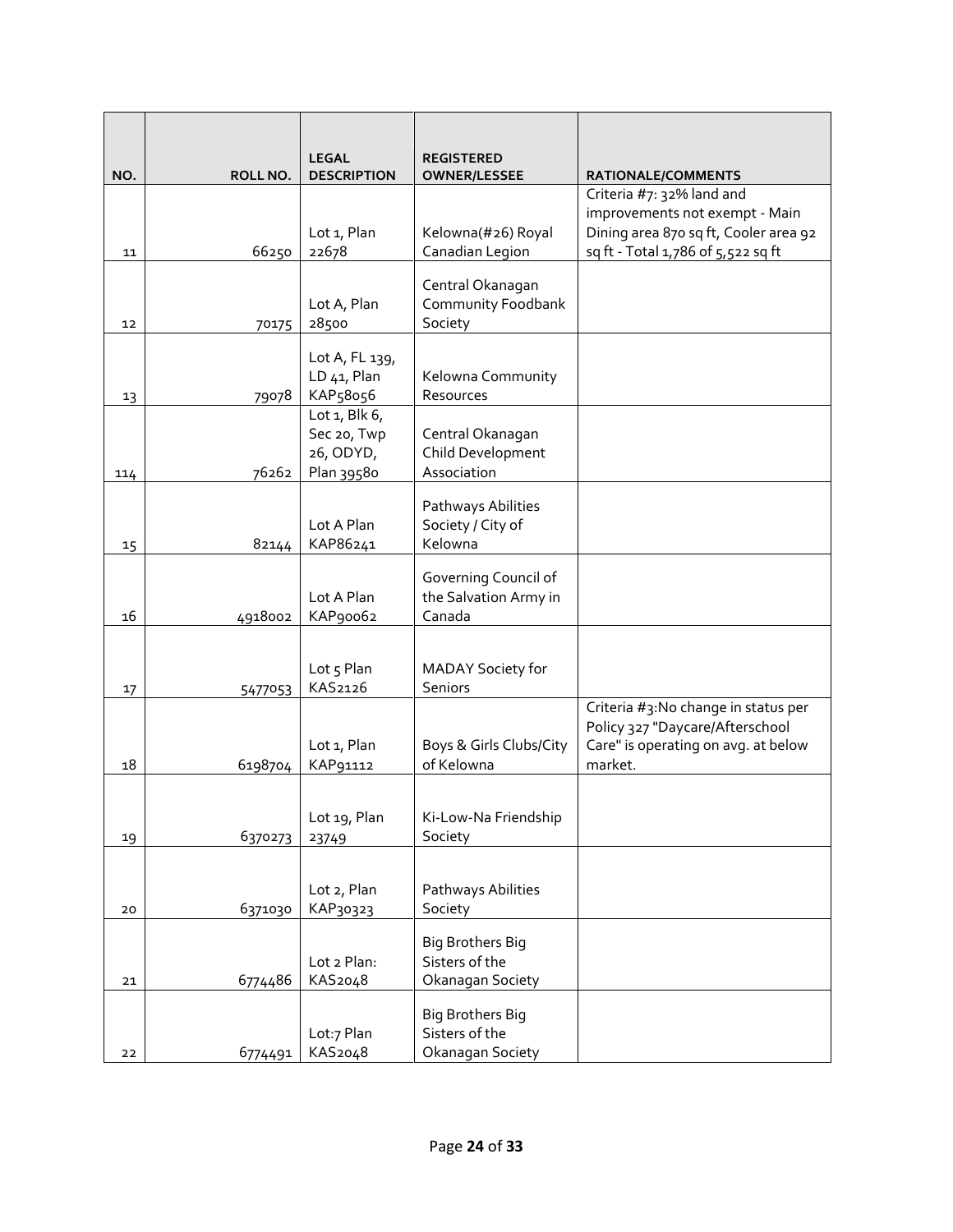|     |          | <b>LEGAL</b>                                         | <b>REGISTERED</b>                                      |                           |
|-----|----------|------------------------------------------------------|--------------------------------------------------------|---------------------------|
| NO. | ROLL NO. | <b>DESCRIPTION</b>                                   | <b>OWNER/LESSEE</b>                                    | <b>RATIONALE/COMMENTS</b> |
| 23  | 10508002 | Lot 2, Plan<br>15777                                 | Kalano Club of<br>Kelowna                              |                           |
| 24  | 10519925 | Lot A, Plan<br>KAP54261                              | Reach Out Youth<br>Counselling & Services<br>Society   |                           |
| 25  | 10707000 | Lot 1, Plan<br>15596, Except<br><b>Plan KAP73753</b> | <b>BHF Building Healthy</b><br><b>Families Society</b> |                           |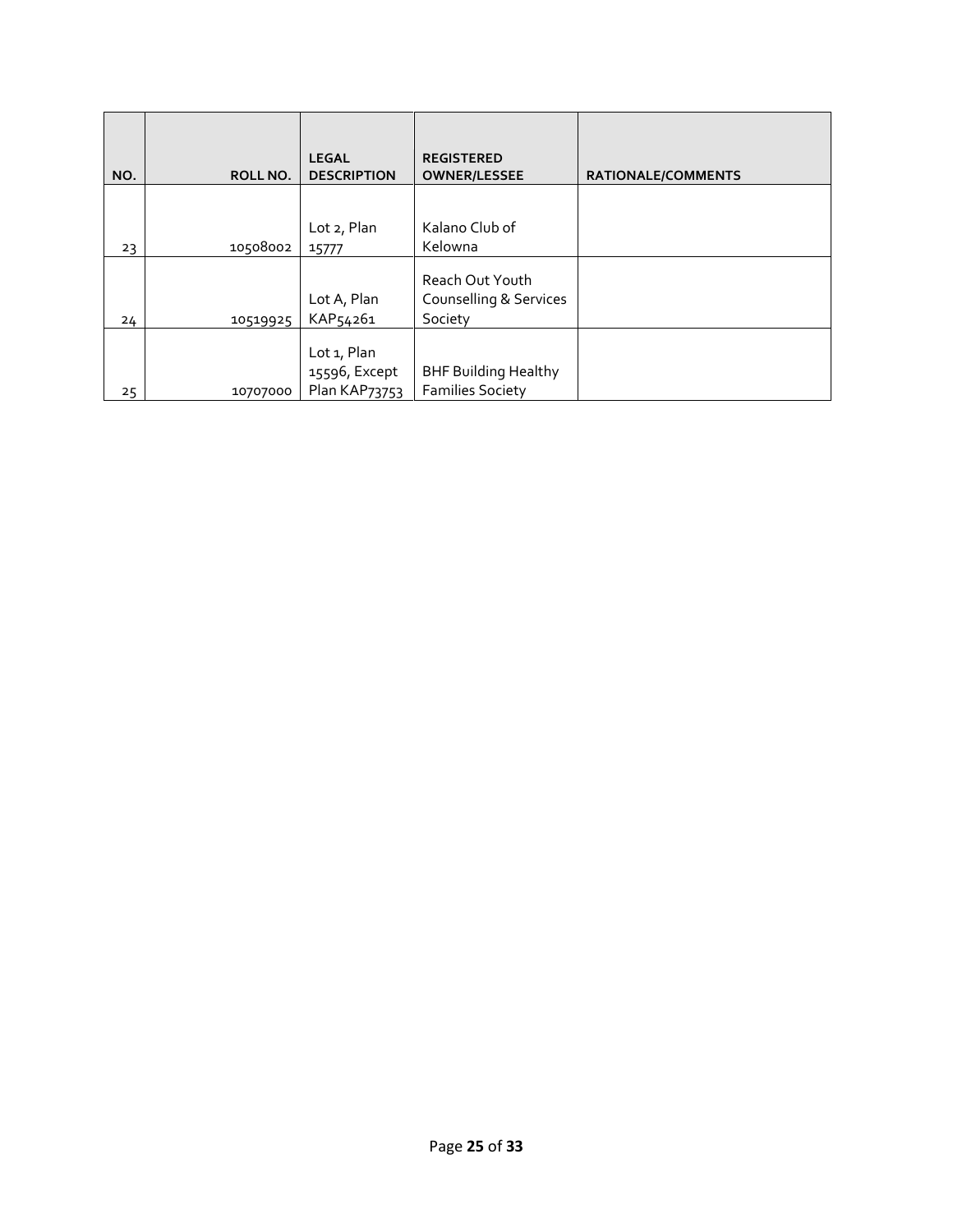# **Schedule F – Public Park or Recreation Ground, Public Athletic or Recreational**

| NO.          | ROLL NO. | <b>LEGAL</b><br><b>DESCRIPTION</b>             | <b>REGISTERED</b><br><b>OWNER/LESSEE</b>                                | RATIONALE/COMMENTS                                                                                                                                                                                                           |
|--------------|----------|------------------------------------------------|-------------------------------------------------------------------------|------------------------------------------------------------------------------------------------------------------------------------------------------------------------------------------------------------------------------|
| 1            | 571      | Part DL 14 (.727<br>Acres) Lot A,<br>Plan 5352 | Kelowna Lawn Bowling<br>Club / City of Kelowna                          |                                                                                                                                                                                                                              |
| $\mathbf{2}$ | 37220    | Lot 4, Plan 4921                               | Kelowna Badminton<br>Club/City of Kelowna                               |                                                                                                                                                                                                                              |
| 3            | 73507    | Lot 2, Plan<br>32159                           | City of<br>Kelowna/Kelowna<br>Cricket Club                              |                                                                                                                                                                                                                              |
| 4            | 80966    | Lot B, Plan<br>KAP76448                        | Kelowna Major Men's<br><b>Fastball Association /</b><br>City of Kelowna | No Change in Status as liquor license held by<br>CofK not organization.                                                                                                                                                      |
| 5            | 80967    | Lot A, Plan<br>KAP76448                        | Kelowna Curling Club /<br>City of Kelowna                               | Criteria # 7: 2,000 sq ft taxable as areas<br>primary use is liquor/food services.                                                                                                                                           |
| 6            | 83521    | Lot 1, Plan<br>EPP29214                        | Kelowna Yacht Club                                                      | Criteria # 6: Approx 21, 168 sq ft (88%)<br>taxable as the principal use of this portion of<br>the property is not directly related to<br>principal purpose of organization owning the<br>property (rental/lease/restaurant) |
| 7            | 4009000  | Plan 2020,<br>Parcel A, PCL A<br>$(KG_34204)$  | Kelowna & District Fish<br>& Game Club                                  | Exempting non-commercial and non-<br>residential class only                                                                                                                                                                  |
| 8            | 4078511  | Lot 2, KAP80134                                | City of Kelowna                                                         | H2O Centre to be exempted except for space<br>occupied by current tenant "Jugo Juice"<br>which is taxed under it's own tax roll #<br>4078513                                                                                 |
| 9            | 4078511  | Lot 2, KAP80134                                | Kelowna United<br>Football Club/City of<br>Kelowna                      |                                                                                                                                                                                                                              |
| 10           | 4453000  | Lot $1 & 2$ , Plan<br>3067                     | East Kelowna<br>Community Hall<br>Association                           | Criteria#9: Caretaker Agreement in place                                                                                                                                                                                     |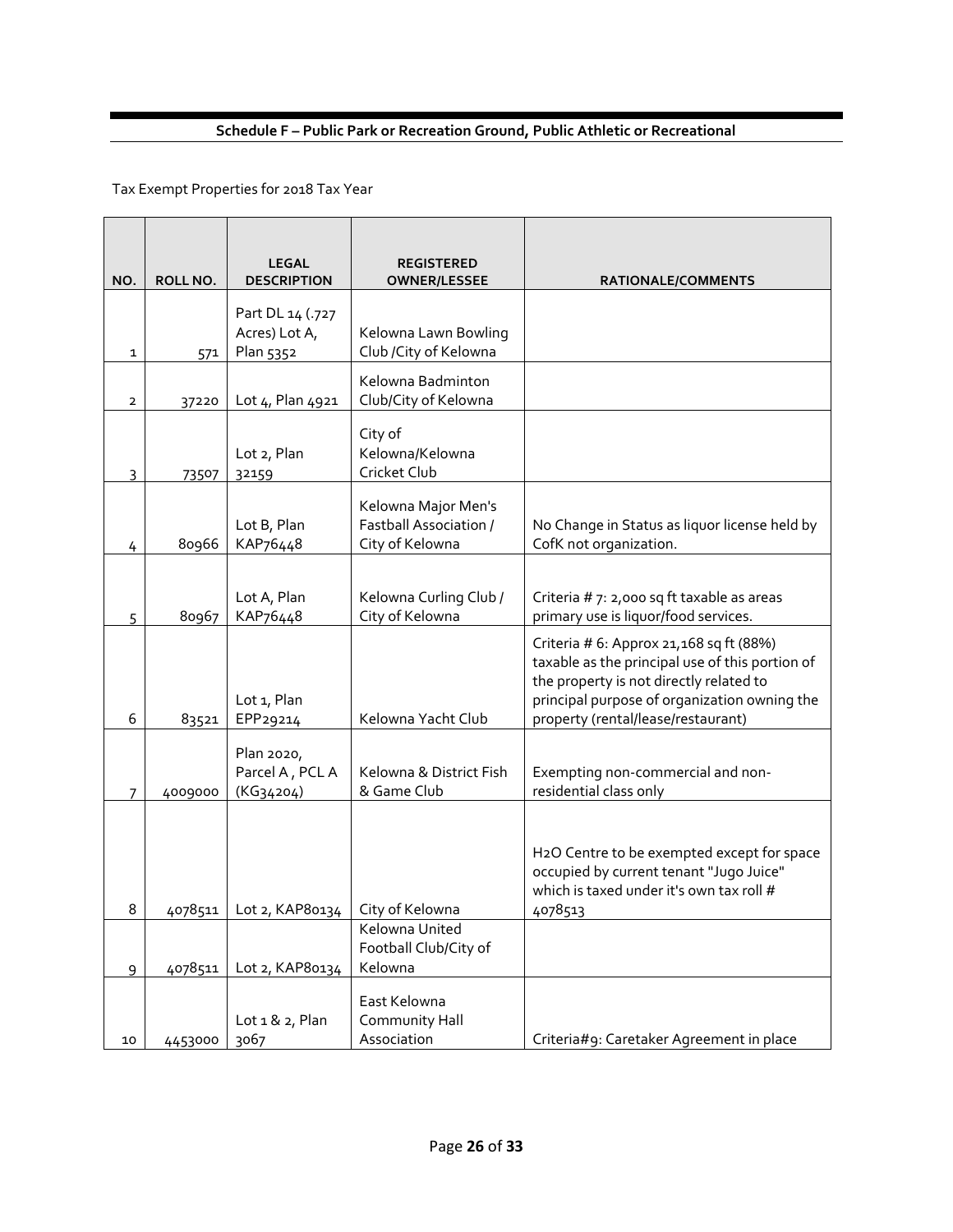|        |                     | <b>LEGAL</b>                                                                                        | <b>REGISTERED</b>                                                           |                                                                                                                                                                                 |
|--------|---------------------|-----------------------------------------------------------------------------------------------------|-----------------------------------------------------------------------------|---------------------------------------------------------------------------------------------------------------------------------------------------------------------------------|
| NO.    | ROLL NO.            | <b>DESCRIPTION</b>                                                                                  | <b>OWNER/LESSEE</b>                                                         | RATIONALE/COMMENTS                                                                                                                                                              |
| 11     | 4525505             | Lot 1, KAP61083                                                                                     | Central Okanagan Land<br>Trust / Central<br>Okanagan (Regional<br>District) | Land Conservation (Parkland)                                                                                                                                                    |
|        |                     |                                                                                                     |                                                                             |                                                                                                                                                                                 |
| 12     | 6198705             | Lot 1, Plan<br>KAP91112                                                                             | Okanagan Gymnastic<br>Centre / City of Kelowna                              |                                                                                                                                                                                 |
| 13     | 6225585             | Lot B, Plan<br>KAP53836                                                                             | <b>Rutland Park Society</b>                                                 | Criteria #5: 1,200 sq ft taxable as primary use<br>of property not the principal purpose of the<br>organization owning the property<br>(Lease/Rental: Little Bloomers Daycare). |
| 14     | 6935000             | Part S 1/2 of SW<br>1/4                                                                             | Central Okanagan Land<br>Trust / Central<br>Okanagan (Regional<br>District) | Land Conservation (Parkland)                                                                                                                                                    |
| 15     | 6936000             | Part N 1/2 of SW<br>1/4                                                                             | Central Okanagan Land<br>Trust / Central<br>Okanagan (Regional<br>District) | Land Conservation (Parkland)                                                                                                                                                    |
| 16     | 6961000             | Lot Fr E 1/2 Sec<br>17, Twp 28 exc<br>Plan B4553                                                    | Nature Trust of BC                                                          | Land Conservation (Parkland)                                                                                                                                                    |
| 17     | 6962004             | Fr NE 1/4 Sec 17,<br>Twp 28 SDYD,<br>shown<br>Amended Plan<br>B <sub>4553</sub> , exc Plan<br>26911 | Crown Provincial/<br>Nature Trust of BC                                     | Land Conservation (Parkland)                                                                                                                                                    |
|        |                     | Lot A, Sec 17,<br>Twp 28, Plan                                                                      |                                                                             |                                                                                                                                                                                 |
| $18\,$ | 6962006             | 41403                                                                                               | Nature Trust of BC                                                          | Land Conservation (Parkland)                                                                                                                                                    |
| 19     | 6962008             | Lot B, Plan<br>41403                                                                                | Nature Trust of BC                                                          | Land Conservation (Parkland)                                                                                                                                                    |
| 20     | 6974000-<br>6974001 | Lot 11, Sec. 22,<br>Plan 4080                                                                       | <b>Scout Properties</b><br>(BC/Yukon) Ltd                                   |                                                                                                                                                                                 |
| 21     | 6976000             | Lot 11, Sec. 22,<br>Plan 4080                                                                       | <b>Scout Properties</b><br>(BC/Yukon) Ltd                                   | Criteria #9: Caretaker Agreement in place                                                                                                                                       |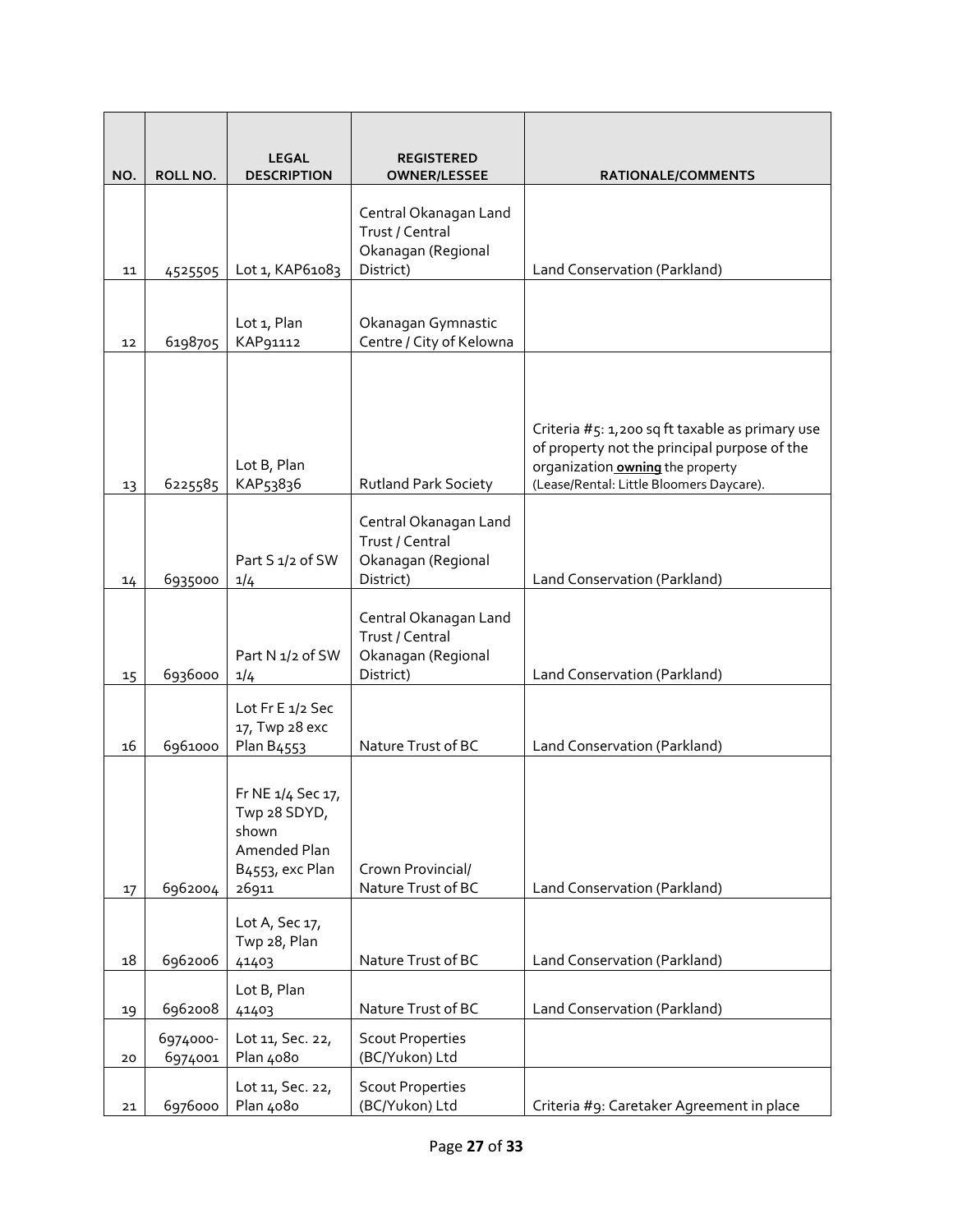| NO. | <b>ROLL NO.</b> | <b>LEGAL</b><br><b>DESCRIPTION</b>        | <b>REGISTERED</b><br><b>OWNER/LESSEE</b>          | <b>RATIONALE/COMMENTS</b>                 |
|-----|-----------------|-------------------------------------------|---------------------------------------------------|-------------------------------------------|
|     |                 |                                           | Kelowna Outrigger                                 |                                           |
| 22  | 9461001         | Lot $B$ , $DL 14$ , $LD$<br>41, KAP 10727 | Racing Canoe Club<br>Society/City of Kelowna      |                                           |
|     |                 |                                           | Kelowna Outrigger                                 |                                           |
| 23  | 9472588         | Lot $2,$ DL $14,$ LD<br>41, KAP53240      | Racing Canoe Club<br>Society/City of Kelowna      | Criteria #9: Caretaker Agreement in place |
|     |                 |                                           |                                                   |                                           |
| 24  | 10776000        | Plan 9359, Lot 2                          | Kelowna Riding Club                               | Criteria #9: Caretaker Agreement in place |
| 25  | 11151004        | Lot 1, Plan<br>11796                      | Kelowna Minor Fastball<br>Society/City of Kelowna |                                           |
|     | 11501989        |                                           | Central Okanagan Small                            |                                           |
| 26  | 11501979        | Lot 1, Plan<br>35229                      | <b>Boat Association / City</b><br>of Kelowna      | Criteria #9: Caretaker Agreement in place |
|     |                 |                                           |                                                   |                                           |
|     |                 |                                           | Okanagan Mission                                  |                                           |
|     |                 | Lot 1, Plan                               | Community Hall                                    |                                           |
| 27  | 12184556        | KAP69898                                  | Association                                       |                                           |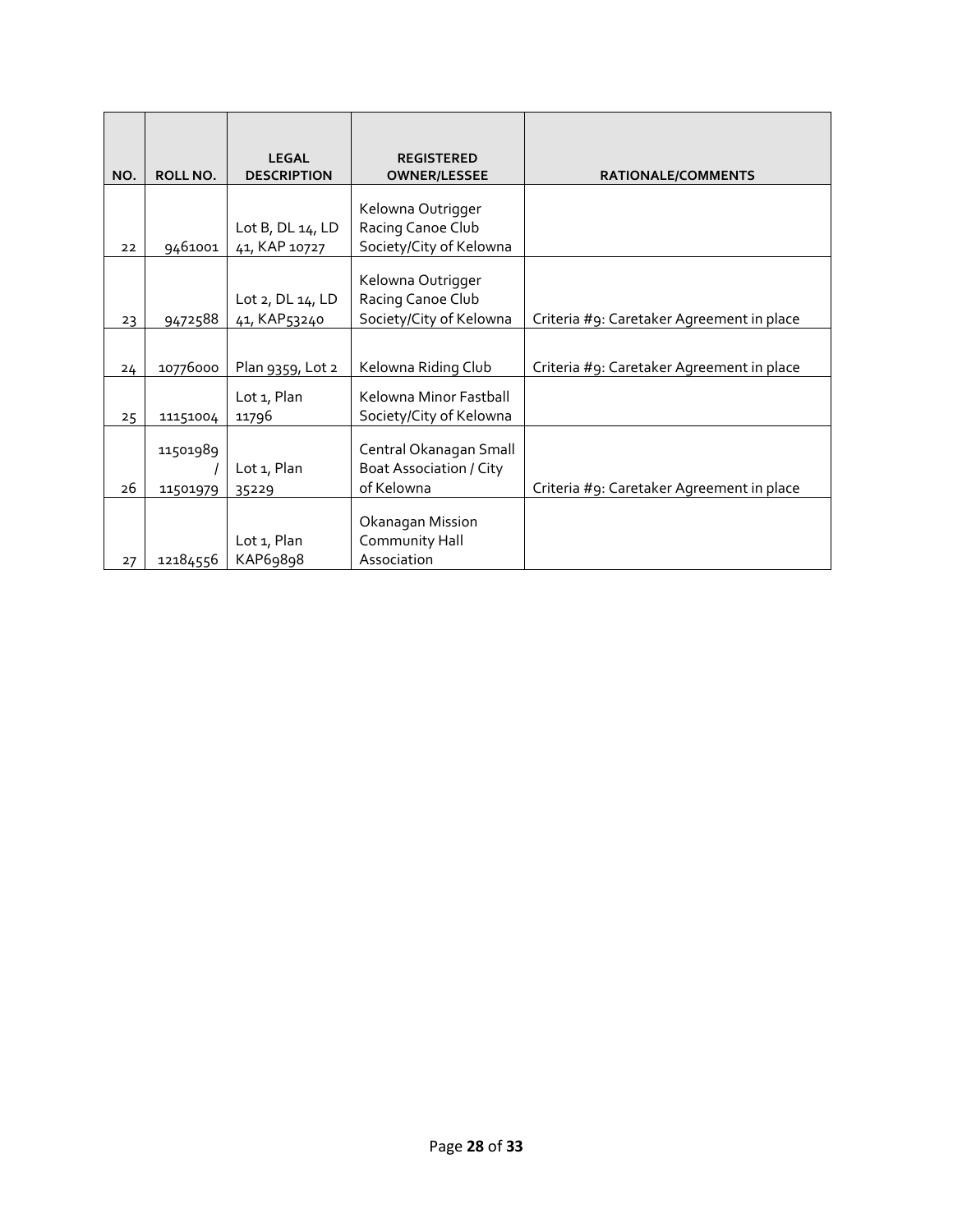# **Schedule G - Cultural**

| NO.            | ROLL NO. | <b>LEGAL</b><br><b>DESCRIPTION</b>  | <b>REGISTERED</b><br><b>OWNER/LESSEE</b>             | RATIONALE/COMMENTS                                                                                                                                                                                                                                                                                                                                                                                                                                                             |
|----------------|----------|-------------------------------------|------------------------------------------------------|--------------------------------------------------------------------------------------------------------------------------------------------------------------------------------------------------------------------------------------------------------------------------------------------------------------------------------------------------------------------------------------------------------------------------------------------------------------------------------|
| 1              | 950      | Lot 1, Block 12,<br><b>Plan 202</b> | Centre Cultural<br>François De L'<br>Okanagan        |                                                                                                                                                                                                                                                                                                                                                                                                                                                                                |
| $\overline{2}$ | 1830     | Lot 49, Plan<br>262, Blk 15         | Kelowna Canadian<br>Italian Club                     |                                                                                                                                                                                                                                                                                                                                                                                                                                                                                |
| 3              | 38641    | Lot A, Plan<br>5438                 | Kelowna Museums<br>Society / City of<br>Kelowna      |                                                                                                                                                                                                                                                                                                                                                                                                                                                                                |
| 4              | 38644    | Plan 5438, D.L.<br>139              | Kelowna Museums<br>Society / City of<br>Kelowna      |                                                                                                                                                                                                                                                                                                                                                                                                                                                                                |
| 5              | 75959    | Lot 2, Plan<br>37880                | Kelowna Music<br>Society                             |                                                                                                                                                                                                                                                                                                                                                                                                                                                                                |
| 6              | 77062    | Lot 1, Plan<br>42511                | City of<br>Kelowna/Kelowna<br><b>Museums Society</b> | Criterion # 3: 200 sq ft taxable as area's<br>primary purpose is gift shop.<br>Per Policy 327:" Non-profit organizations<br>conducting retail and/or commercial activity<br>and charging rates or fees at market value are<br>considered to be in competition with for-profit<br>businesses and will not be eligible for tax<br>exemption." Note: The portion of the Wine<br>Museum which is a gift shop is taxable -<br>Approx. 1.8% of the Laurel Building (200 sq.<br>ft.). |
|                |          | Lot A, Plan                         | Kelowna Art<br>Gallery/City of                       |                                                                                                                                                                                                                                                                                                                                                                                                                                                                                |
| 7              | 79932    | KAP67454                            | Kelowna                                              |                                                                                                                                                                                                                                                                                                                                                                                                                                                                                |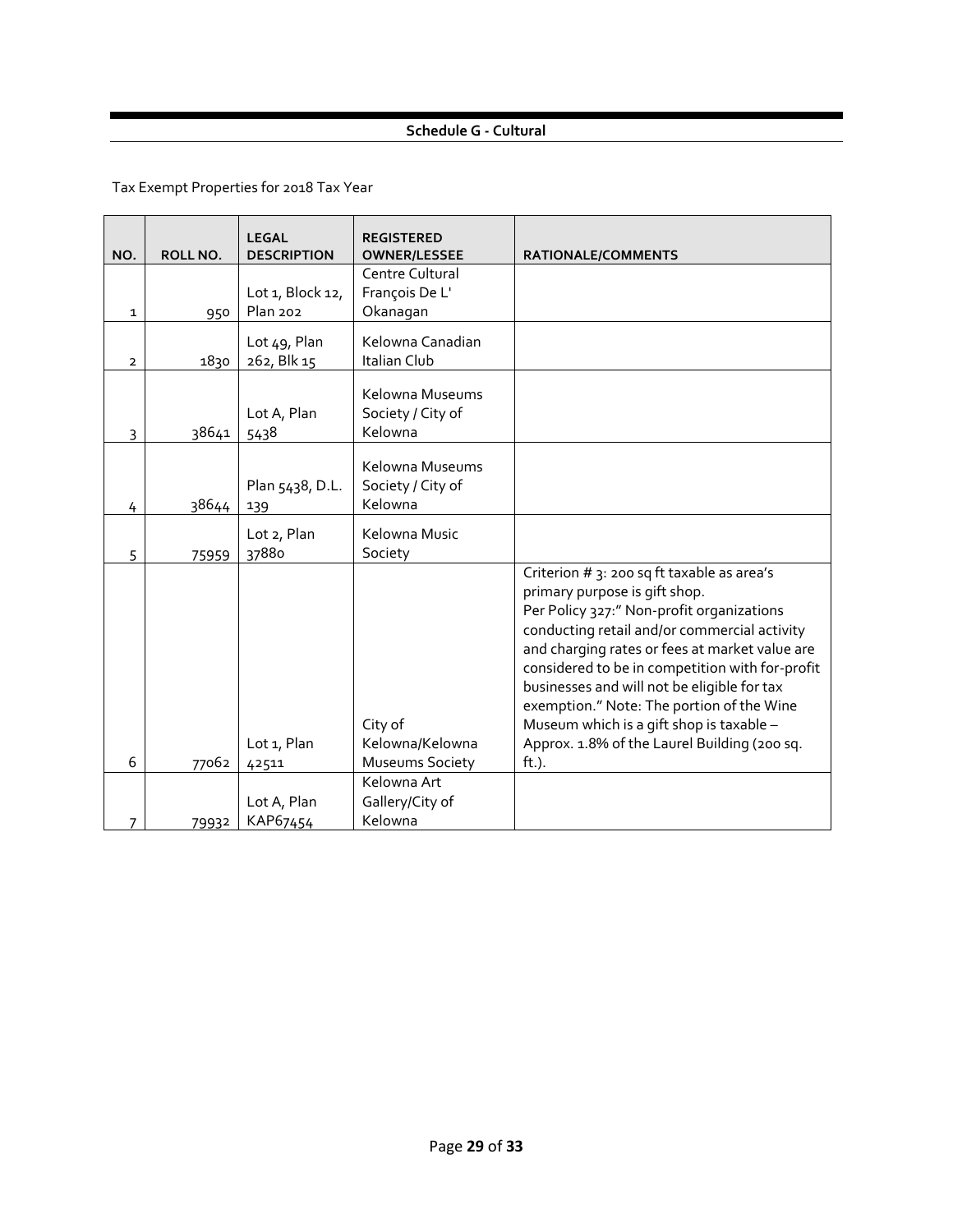|     |          | <b>LEGAL</b>         | <b>REGISTERED</b>                   |                                                |
|-----|----------|----------------------|-------------------------------------|------------------------------------------------|
| NO. | ROLL NO. | <b>DESCRIPTION</b>   | <b>OWNER/LESSEE</b>                 | RATIONALE/COMMENTS                             |
|     |          |                      |                                     | The following areas will be Exempt- (80250)    |
|     |          |                      |                                     | Centre Roll 80250 - Society area 37,034        |
|     |          |                      |                                     | Theatre Kelowna 892 sq ft                      |
|     |          |                      |                                     | Okanagan Artists Alternative                   |
|     |          |                      |                                     | Association (2 areas) 2,058 sq ft              |
|     |          |                      |                                     | Ponderosa Spinners and Weavers area 409 sq     |
|     |          |                      |                                     | ft                                             |
|     |          |                      |                                     | Music Room 520 sq. ft.                         |
|     |          |                      |                                     | Potters Addict 1589 sq ft                      |
|     |          |                      |                                     | Roll 80259 - Cool Arts Society 429 sq ft       |
|     |          |                      |                                     | Roll 80252 - New Vintage Theatre (non-profit)  |
|     |          |                      |                                     | $1,185$ sq ft                                  |
|     |          |                      |                                     | Non-exempt areas - total 3178 ft.              |
|     |          |                      |                                     | 80251 KVPACS Bistro 1,236 sq ft                |
|     |          |                      |                                     | 80255 Angie Bonten, Trina Ganson, Sara         |
|     |          |                      |                                     | Parsons studio 350 sq ft                       |
|     |          |                      |                                     | 80256 Mal Gagnon studio area 428 sq ft         |
|     |          |                      | Kelowna Visual &                    | 80257 Crystal Przybille studio area 370 sq ft  |
|     |          |                      | Performing Arts                     | 80258 LaLuz Art Glass (Joanne McKeachnie)      |
|     |          | Lot $A_{I}$          | Centre Society / City               | 444 sq. ft.                                    |
| 8   | 80250    | KAP67454             | of Kelowna                          | 80260 Brandy Marsh 350 sq ft                   |
|     |          |                      | Kelowna Visual &                    |                                                |
|     |          |                      | Performing Arts                     |                                                |
|     |          | Lot $A_{I}$          | Centre Society / City<br>of Kelowna |                                                |
| 9   | 80252    | KAP67454             | Kelowna Visual &                    |                                                |
|     |          |                      | Performing Arts                     |                                                |
|     |          | Lot $A_{I}$          | Centre Society / City               |                                                |
| 10  | 80259    | KAP67456             | of Kelowna                          |                                                |
|     |          |                      | Okanagan Symphony                   |                                                |
|     |          | Lot $1$ ,            | Society/City of                     |                                                |
| 11  | 83355    | KAP92254             | Kelowna                             |                                                |
|     |          |                      | Okanagan Regional                   |                                                |
|     |          | Lot 3, Plan          | Library / City of                   |                                                |
|     |          | KAP 57837, DL        | Kelowna Library                     |                                                |
| 12  | 83731    | 139                  | Society                             |                                                |
|     |          | Lot $101$            |                                     |                                                |
|     | 7212624  | KAP72245             | <b>Westbank First Nation</b>        |                                                |
| 13  |          |                      |                                     |                                                |
|     |          |                      |                                     |                                                |
|     |          | Lot B, Plan          | German - Canadian                   | Criteria #7: 4,413 sq ft taxable as areas      |
| 14  | 10349220 | 28112                | Harmonie Club                       | primary purpose is liquor and or meal services |
|     |          | Lots $15$ and $16$ , |                                     |                                                |
|     |          | Blk. 7, Plan         | Central Okanagan                    |                                                |
| 15  | 10388000 | 415B                 | Heritage Society                    | Criteria #9: Caretaker agreement in place.     |
|     |          |                      |                                     |                                                |
|     |          |                      | Roman Catholic                      |                                                |
|     |          | Lot A, Plan          | <b>Bishop of Nelson</b>             |                                                |
| 16  | 10768001 | 6710                 | Pandosy Mission                     |                                                |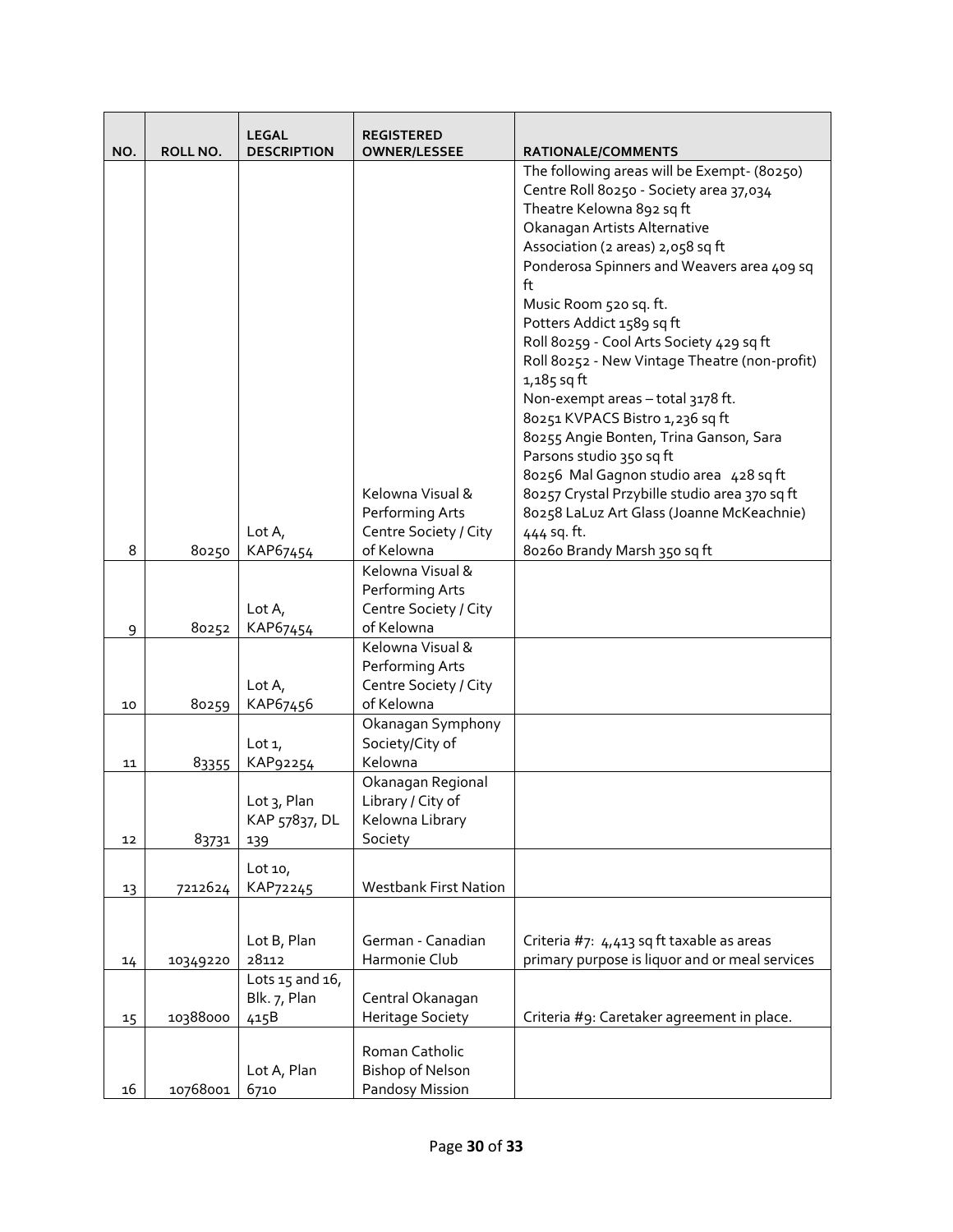# **Schedule H – Other Non-Profit Societies**

| NO.          | ROLL NO.             | <b>LEGAL</b><br><b>DESCRIPTION</b>                                                           | <b>REGISTERED</b><br><b>OWNER/LESSEE</b>                                 | <b>RATIONALE/COMMENTS</b>                                                                                                                                                                                                                                                                                  |  |
|--------------|----------------------|----------------------------------------------------------------------------------------------|--------------------------------------------------------------------------|------------------------------------------------------------------------------------------------------------------------------------------------------------------------------------------------------------------------------------------------------------------------------------------------------------|--|
|              |                      |                                                                                              |                                                                          |                                                                                                                                                                                                                                                                                                            |  |
| 1            | 16670                | Lot 16, Plan 1303                                                                            | Kelowna Yoga House<br>Society                                            | Criteria #4: No Change in Status. Per Policy<br>327: house on property used by society &<br>similar programs offered at Sport & Rec.                                                                                                                                                                       |  |
| $\mathbf{2}$ | 23360                | Lot 7, Plan 2498                                                                             | Columbus Holding<br>Society                                              |                                                                                                                                                                                                                                                                                                            |  |
| 3            | 28740                | Lot 8, Plan 3398                                                                             | Kelowna Centre for<br>Positive Living Society                            |                                                                                                                                                                                                                                                                                                            |  |
| 4            | 70030                | Lot A, Plan<br>28311                                                                         | Columbus Holding<br>Society                                              | Criteria #5: Upper floor & main floor fully<br>taxable as primary use of property not the<br>principal purpose of the organization owning<br>the property (lease/rental upper floor - Inn From<br>the Cold, main floor Lease/Rental Taxable-Right<br>to Life, basement 100% Exempt: Knights of<br>Columbus |  |
| 5            | 77364                | Lot A, Plan<br>43658                                                                         | Kelowna Sr. Citizens<br>Society of BC                                    | Criteria #9: Caretaker agreement in place.                                                                                                                                                                                                                                                                 |  |
| 6            | 5763001              | Lot A, Plan<br>KAP82536                                                                      | Kelowna General<br><b>Hospital Foundation</b>                            |                                                                                                                                                                                                                                                                                                            |  |
| 7            | 6198706              | Lot 1, Plan<br>KAP91112,<br>Safety Village<br>Lease only (.739<br>ac.) (Parent<br>06198.702) | Kelowna & District<br>Safety Council Society /<br>City of Kelowna        |                                                                                                                                                                                                                                                                                                            |  |
| 8            | 6199682              | Lot 2, Plan<br>39917                                                                         | <b>Father DeLestre</b><br>Columbus (2009)<br>Society                     |                                                                                                                                                                                                                                                                                                            |  |
| 9            | 10759011             | Lot 11, Plan 515,<br>Blk <sub>1</sub>                                                        | <b>BC Society for</b><br>Prevention of Cruelty to<br>Animals             |                                                                                                                                                                                                                                                                                                            |  |
| 10           | 6371365 -<br>6371403 | Lot 1-39, Plan<br>KAS384                                                                     | The Society of Housing<br>Opportunities and<br>Progressive<br>Employment | Partial Exemption based on difference - one<br>parcel vs. individual strata units                                                                                                                                                                                                                          |  |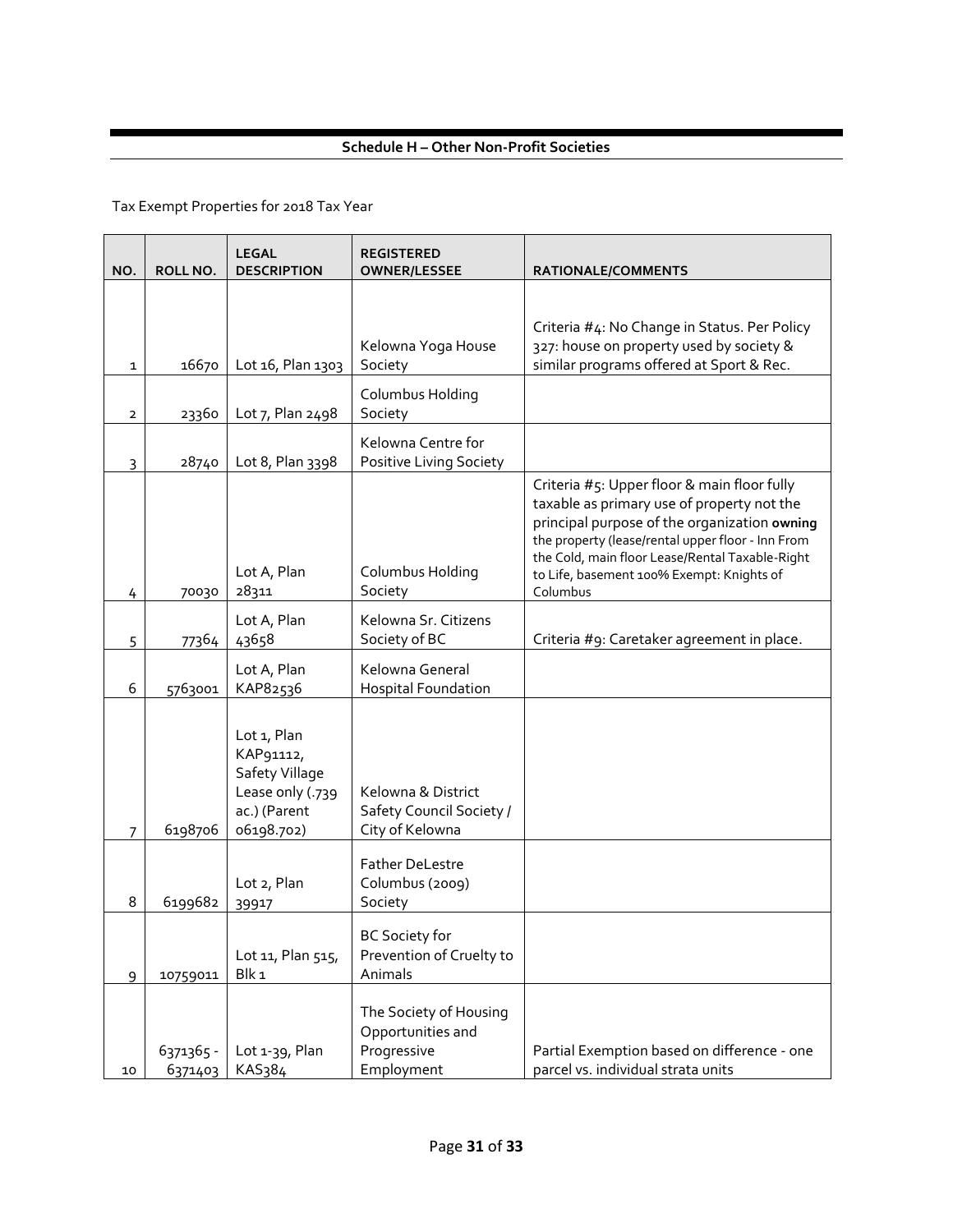| <b>Schedule</b>                                                       | <b>Property Classification</b>                          | 2018         | 2019           | 2020           |  |
|-----------------------------------------------------------------------|---------------------------------------------------------|--------------|----------------|----------------|--|
|                                                                       |                                                         |              |                |                |  |
| <b>A</b> - Places of Worship                                          |                                                         |              |                |                |  |
|                                                                       | Class 01 - Residential                                  | 703          | 724            | 742            |  |
|                                                                       | Class 06 - Business                                     | 23,707       | 24,411         | 25,027         |  |
|                                                                       | Class 08 - Recreation/Non-Profit                        | 263,424      | 271,249        | 278,089        |  |
|                                                                       | <b>Total Municipal Taxes</b>                            | \$287,834    | \$296,384      | \$303,858      |  |
|                                                                       |                                                         |              |                |                |  |
| <b>B</b> - Private Schools                                            |                                                         |              |                |                |  |
|                                                                       | Class 01 - Residential                                  | $\mathbf{0}$ | $\overline{0}$ | $\theta$       |  |
|                                                                       | Class 06 - Business                                     | 169,693      | 174,733        | 179,137        |  |
|                                                                       | Class 08 - Recreation/Non-Profit                        | 12,276       | 12,641         | 12,960         |  |
|                                                                       | <b>Total Municipal Taxes</b>                            | \$181,969    | \$187,374      | \$192,097      |  |
| C - Hospitals                                                         |                                                         |              |                |                |  |
|                                                                       | Class 01 - Residential                                  | $\mathbf{0}$ | $\Omega$       | $\overline{0}$ |  |
|                                                                       | Class 06 - Business                                     | 17,151       | 17,660         | 18,105         |  |
|                                                                       | Class 08 - Recreation/Non-Profit                        | 0            | 0              | $\Omega$       |  |
|                                                                       | <b>Total Municipal Taxes</b>                            | \$17,151     | \$17,660       | \$18,105       |  |
|                                                                       |                                                         |              |                |                |  |
| <b>D</b> - Special Needs Housing                                      |                                                         |              |                |                |  |
|                                                                       | Class 01 - Residential                                  | 55,134       | 56,772         | 58,202         |  |
|                                                                       | Class 06 - Business                                     | 6,791        | 6,992          | 7,168          |  |
|                                                                       | Class 08 - Recreation/Non-Profit                        | $\Omega$     | 0              | $\theta$       |  |
|                                                                       | <b>Total Municipal Taxes</b>                            | \$61,925     | \$63,764       | \$65,370       |  |
|                                                                       |                                                         |              |                |                |  |
| <b>E</b> -Social Services                                             |                                                         |              |                |                |  |
|                                                                       | Class 01 - Residential                                  | 10,703       | 11,021         | 11,299         |  |
|                                                                       | Class 06 - Business<br>Class 08 - Recreation/Non-Profit | 238,152      | 245,224        | 251,406        |  |
|                                                                       |                                                         | 2,524        | 2,599          | 2,664          |  |
|                                                                       | <b>Total Municipal Taxes</b>                            | \$251,379    | \$258,844      | \$265,369      |  |
| F - Public Park or Recreation Ground, Public Athletic or Recreational |                                                         |              |                |                |  |
|                                                                       | Class 01 - Residential                                  | 69,983       | 72,062         | 73,876         |  |
|                                                                       | Class 06 - Business                                     | 81,177       | 83,588         | 85,694         |  |
|                                                                       | Class 08 - Recreation/Non-Profit                        | 291,771      | 300,437        | 308,009        |  |
|                                                                       | <b>Total Municipal Taxes</b>                            | \$442,931    | \$456,087      | \$467,579      |  |
|                                                                       |                                                         |              |                |                |  |
| G - Cultural                                                          |                                                         |              |                |                |  |
|                                                                       | Class 01 - Residential                                  | 101          | 104            | 106            |  |
|                                                                       | Class 06 - Business                                     | 355,312      | 365,864        | 375,083        |  |

Class  $08$  - Recreation/Non-Profit  $\begin{vmatrix} 9,541 & 9,824 & 10,071 \end{vmatrix}$ **Total Municipal Taxes \$364,954 \$375,792 \$385,260**